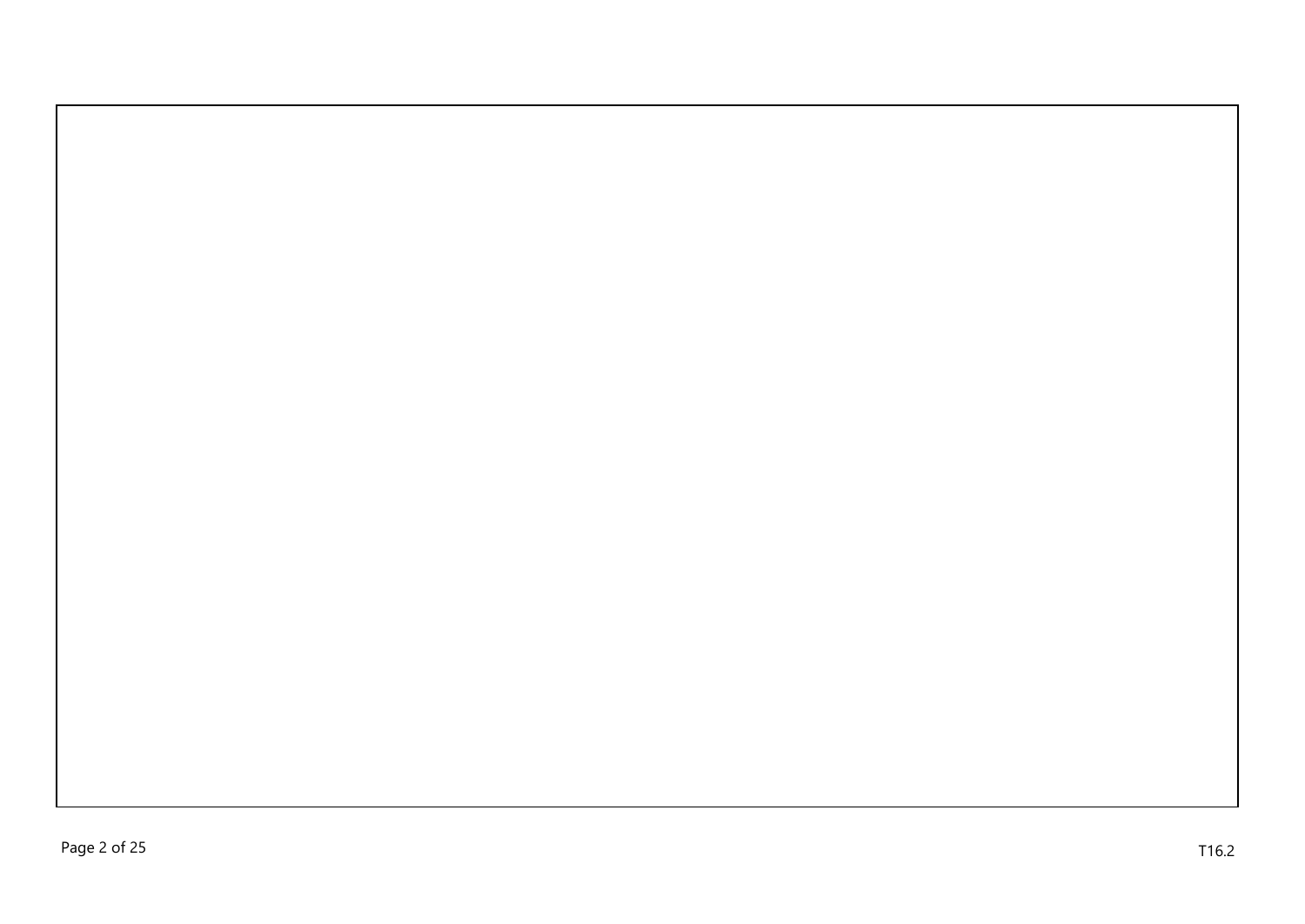| #               | Island | House Name     | Name              | Sex       | National ID | ، ه ، بر <u>م</u>          | ىئرىتر                                                                                                                                                                                                                           |
|-----------------|--------|----------------|-------------------|-----------|-------------|----------------------------|----------------------------------------------------------------------------------------------------------------------------------------------------------------------------------------------------------------------------------|
| Male'           |        |                |                   |           |             |                            |                                                                                                                                                                                                                                  |
| $\vert$ 1       | Male'  | M. Aakuri      | Mariyam Shareef   | F         | A080349     | ح به م <sup>ع</sup> مة مبر | ويرور ويميرو                                                                                                                                                                                                                     |
| 2               | Male'  | M. Aakuri      | Fathimath Shareef | F.        | A080350     | ح• مرکب <sup>و</sup> مو    | وموجود المستمروني                                                                                                                                                                                                                |
| $\vert$ 3       | Male'  | M. Aakuri      | Zulaikha          | F.        | A080352     | حزبه ومجموعهم              | ة بروتر<br>بالمرشر تشریف<br>مرد مشریف المستری                                                                                                                                                                                    |
| $\overline{4}$  | Male'  | M. Aakuri      | Aminath Shareef   | F         | A120037     | ح• مرکب <sup>و</sup> مو    |                                                                                                                                                                                                                                  |
| $\overline{5}$  | Male'  | M. Abeeru      | Fathimath Adam    | F         | A012761     | د . و کمپر<br>د            | و دو دره<br>وگړوه مګرو                                                                                                                                                                                                           |
| $\vert 6 \vert$ | Male'  | M. Abeeru      | Mareena Mohamed   | F         | A012762     | د . م <i>ه ه</i> نر        | د پرسگر دره در د                                                                                                                                                                                                                 |
| 7               | Male'  | M. Abeeru      | Aishath Mohamed   | F         | A012763     | د . و کمپر<br>د            | و دره دره در د                                                                                                                                                                                                                   |
| 8               | Male'  | M. Abeeru      | Easa Mohamed      | ${\sf M}$ | A012764     | د . مَه پر                 |                                                                                                                                                                                                                                  |
| 9               | Male'  | M. Abeeru      | Athif Mohamed     | M         | A012766     | د . و کمپر<br>د            | معبوق وبره رد                                                                                                                                                                                                                    |
| 10              | Male'  | M. Abeeru      | Hassan Mohamed    | M         | A049448     | د . م <i>ه ه</i> نر        | يركبش ورەرد                                                                                                                                                                                                                      |
| 11              | Male'  | M. Abeeru      | Najma Mohamed     | F         | A068499     | د . و کمپر                 | ره دره درو<br>سرچار درگردند                                                                                                                                                                                                      |
| 12              | Male'  | M. Abeeru      | Maimoona Mohamed  | F         | A068500     | و· مەھىر                   | ג מי כנסגב<br>כתכית כגתכת                                                                                                                                                                                                        |
| 13              | Male'  | M. Abeeru      | Hassan Nizam      | M         | A074606     | د . مەھىر                  | ئەسكىش ئىر <i>قۇ</i> م                                                                                                                                                                                                           |
| 14              | Male'  | M. Abeeru      | Hussain Nafees    | ${\sf M}$ | A074607     | د . مُه پر                 | ر مسكور من مكر من من المركز المركز المركز المركز المركز المركز المركز المركز المركز المركز المركز المركز المركز<br>مركز المركز المركز المركز المركز المركز المركز المركز المركز المركز المركز المركز المركز المركز المركز المركز |
| 15              | Male'  | M. Abeeru      | Fathif Easa       | M         | A074636     | د . مَه پر                 | توجوق پيشتم                                                                                                                                                                                                                      |
| 16              | Male'  | M. Abeeru      | Mohamed Hameed    | M         | A074639     | د . مَهمّ                  |                                                                                                                                                                                                                                  |
| 17              | Male'  | M. Abeeru      | Afiya Easa        | F         | A074682     | د . مَه پر                 |                                                                                                                                                                                                                                  |
| 18              | Male'  | M. Abeeru      | Rasheed Ahmed     | M         | A322609     | د . م <i>ه ه</i> نر        | برَجوتر كرورو                                                                                                                                                                                                                    |
| 19              | Male'  | M. Abeeru      | Ibrahim Easa      | M         | A322610     | د . مَه پر                 |                                                                                                                                                                                                                                  |
| 20              | Male'  | M. Abeeru      | Fathmath Easa     | F         | A322612     | د . م <i>ه ه</i> نر        | وُودو وپه                                                                                                                                                                                                                        |
| 21              | Male'  | M. Abeeru      | Aishath Easa      | F.        | A322613     | د . مَه پر                 | أمر منصر المحمد المحمد                                                                                                                                                                                                           |
| 22              | Male'  | M. Abeeru      | AMINATH MAARIYA   | F.        | A353631     | د . مَه پر                 | أأروسكم ومجرار                                                                                                                                                                                                                   |
| 23              | Male'  | M. Abeeru Aage | Ahmed Mohamed     | M         | A012249     | כי הם ייחד ב               | נפנד בנסנד<br>גלבת בגבבת                                                                                                                                                                                                         |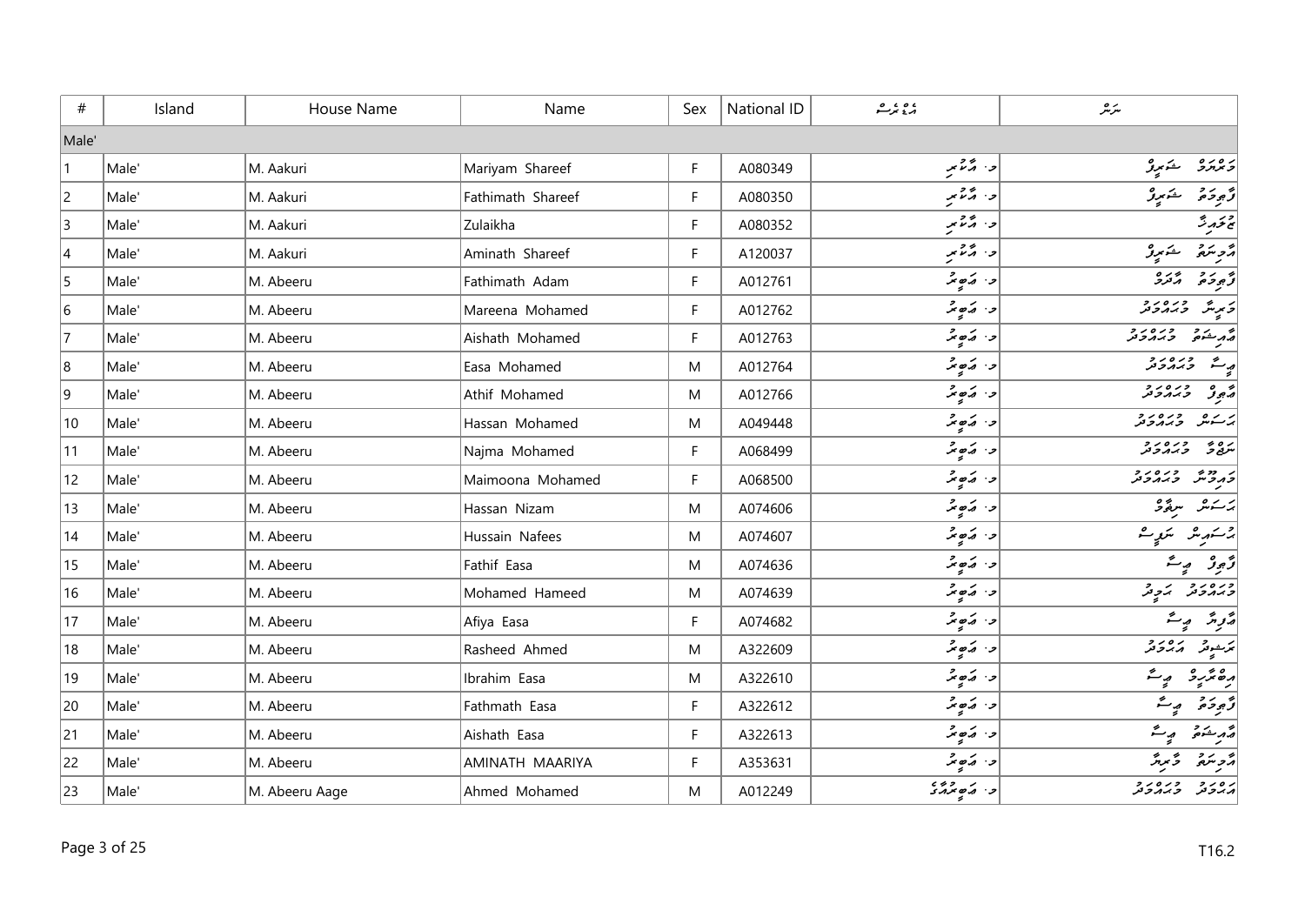| 24           | Male' | M. Abeeru Aage   | Yoosuf Mohamed               | M           | A059921 | $\begin{vmatrix} 1 & 1 & 1 \\ 1 & 1 & 1 \\ 1 & 1 & 1 \end{vmatrix}$                                         | و ره ر د<br><i>د ب</i> رگرفر<br>دد حره                                                                                                                                                                                          |
|--------------|-------|------------------|------------------------------|-------------|---------|-------------------------------------------------------------------------------------------------------------|---------------------------------------------------------------------------------------------------------------------------------------------------------------------------------------------------------------------------------|
| 25           | Male' | M. Abeeru Aage   | Hawwa Mohamed                | E           | A099000 | 51201.7                                                                                                     | ر ه بو<br>برد ق<br>و ر ه ر د<br>تر پر ژ تر                                                                                                                                                                                      |
| 26           | Male' | M. Agate         | Ali Siraj                    | M           | A034683 | $\overset{o}{\mathcal{E}}$ $\overset{c}{\mathcal{S}}$ $\overset{o}{\mathcal{A}}$ $\overset{o}{\mathcal{S}}$ | ړې سربره<br>مړينې                                                                                                                                                                                                               |
| 27           | Male' | M. Agate         | Fathimath Minna              | F           | A120074 | $822 - 5$                                                                                                   | وٌمودَهُ دِسْرَسٌ                                                                                                                                                                                                               |
| 28           | Male' | M. Amaaz         | Raihana Jauharee             | $\mathsf F$ | A032577 | $\overset{o}{\sim}$ $\overset{o}{\sim}$ $\overset{o}{\sim}$ $\overset{o}{\sim}$                             | بمديقيق ودرير                                                                                                                                                                                                                   |
| 29           | Male' | M. Amaaz         | <b>Hussain Arafath Saeed</b> | M           | A034247 | $\overset{o}{\sim}$ $\overset{o}{\sim}$ $\overset{o}{\sim}$ $\overset{o}{\sim}$                             | بر کشمر شهر ده در مسکور تر                                                                                                                                                                                                      |
| 30           | Male' | M. Amaaz         | Ibrahim Shafeeu Jauhary      | M           | A034433 | $\overset{o}{\sim}$ $\overset{o}{\sim}$ $\overset{o}{\sim}$                                                 | معترج خزيد فمديد                                                                                                                                                                                                                |
| 31           | Male' | M. Amaaz         | Aminath Faruzana Saeed       | F           | A056791 | ر برگړه                                                                                                     | أأدمره روم المستمر المستمر                                                                                                                                                                                                      |
| 32           | Male' | M. Amaaz         | Abdulla Usaimeen Saeed       | M           | A155628 | ر برگړه                                                                                                     | أرَهْ قَرْاللَّهُ مَنْهُ مِرْحٍ مَّدْ سَنَهِ قَرْ                                                                                                                                                                               |
| 33           | Male' | M. Assidha       | Mohamed Saeed                | M           | A035713 | - رژه سوټر                                                                                                  | ورەرو بەر                                                                                                                                                                                                                       |
| 34           | Male' | M. Assidha       | Ahmed Iqbal                  | M           | A127352 | - دُوم سوتر                                                                                                 | גם גב גבים<br>גגבת גבשב                                                                                                                                                                                                         |
| 35           | Male' | M. Assidha       | Unaiza Iqbal                 | $\mathsf F$ | A251918 | د . د په شوتر                                                                                               |                                                                                                                                                                                                                                 |
| 36           | Male' | M. Ayaman Villa  | Aishath Muna                 | $\mathsf F$ | A065765 | د· مَمَرْدَ هُرُ وِ دُّ                                                                                     | ە ئەستىمى ئەنگ                                                                                                                                                                                                                  |
| 37           | Male' | M. Azbin         | Aminath Nasreena             | $\mathsf F$ | A087046 | د . روم ه ه ش                                                                                               | ۇچە ئىر ئىر ئىسىر                                                                                                                                                                                                               |
| 38           | Male' | M. Azbin         | Hindh Ali                    | F           | A341110 | د . روم ه ه ش                                                                                               | پاشقر - مرّمةٍ                                                                                                                                                                                                                  |
| 39           | Male' | M. Azbin         | Haseeb Ali                   | M           | A341111 | د· مَعْ صِرْ                                                                                                | $rac{2}{3}$<br>ەنىر                                                                                                                                                                                                             |
| 40           | Male' | M. Azbin         | Hana Ali                     | F           | A341118 | - روه هر                                                                                                    | رَ پڑھ کی پر                                                                                                                                                                                                                    |
| 41           | Male' | M. Azbin         | Khathma Ali                  | F           | A368320 | د . روم ه هر                                                                                                | پر وي.<br>  ټرجونژ<br>ەئىيە                                                                                                                                                                                                     |
| 42           | Male' | M. Azbin         | Hamdhu Ali                   | M           | A368640 | و٠ مُنْ صِرْ                                                                                                | 5.67                                                                                                                                                                                                                            |
| $ 43\rangle$ | Male' | M. Dhonalha      | Ali Hussain                  | M           | A125723 | وسيحرمركز                                                                                                   | ە ئەسىمبە                                                                                                                                                                                                                       |
| 44           | Male' | M. Dhonalha Kuri | Khadeeja Abdul Gafoor        | F           | A011373 | د · قرمرکزی <sub>م مو</sub>                                                                                 | ر دره درود در در در در در در در در در این کلیدار در در این کلیدار در این کلیدار در دارای در این کلیدار در این<br>کلیدار در این کلیدار در این کلیدار در این کلیدار در این کلیدار در این کلیدار در این کلیدار در دارای در این کلی |
| 45           | Male' | M. Dhonalha Kuri | Ali Nashih                   | M           | A388733 | د <sub>ب</sub> ه تر تر تر تا تر                                                                             | أوسمح المترجور                                                                                                                                                                                                                  |
| 46           | Male' | M. Dhonalha Kuri | Ahmed Nafiu                  | M           | A388734 | <sub>ج</sub> . محر مرکز رحم می <sub>ر</sub>                                                                 | رەر ئەر                                                                                                                                                                                                                         |
| 47           | Male' | M. Dhonalhamaage | Ahmed Nashid Hussain         | M           | A053767 | بر رور در در<br>بر- ترس در در                                                                               | رەر<br>مەدىر سەيدىر باشىر ش                                                                                                                                                                                                     |
| 48           | Male' | M. Dhonalhamaage | Naifa Nashid                 | F.          | A160689 | ا د . هر در د د .<br>او . فرسرو د د                                                                         | شمرتى شرحون                                                                                                                                                                                                                     |
| 49           | Male' | M. Dhonalhamaage | Nashfa Nashidh               | F           | A362068 | بر برده در<br>ب- ترس ترک                                                                                    | <i>ﯩﺮﯨ</i> ﺸﯘ ﺋﯩﺮﯨﺸﻪﺭ                                                                                                                                                                                                           |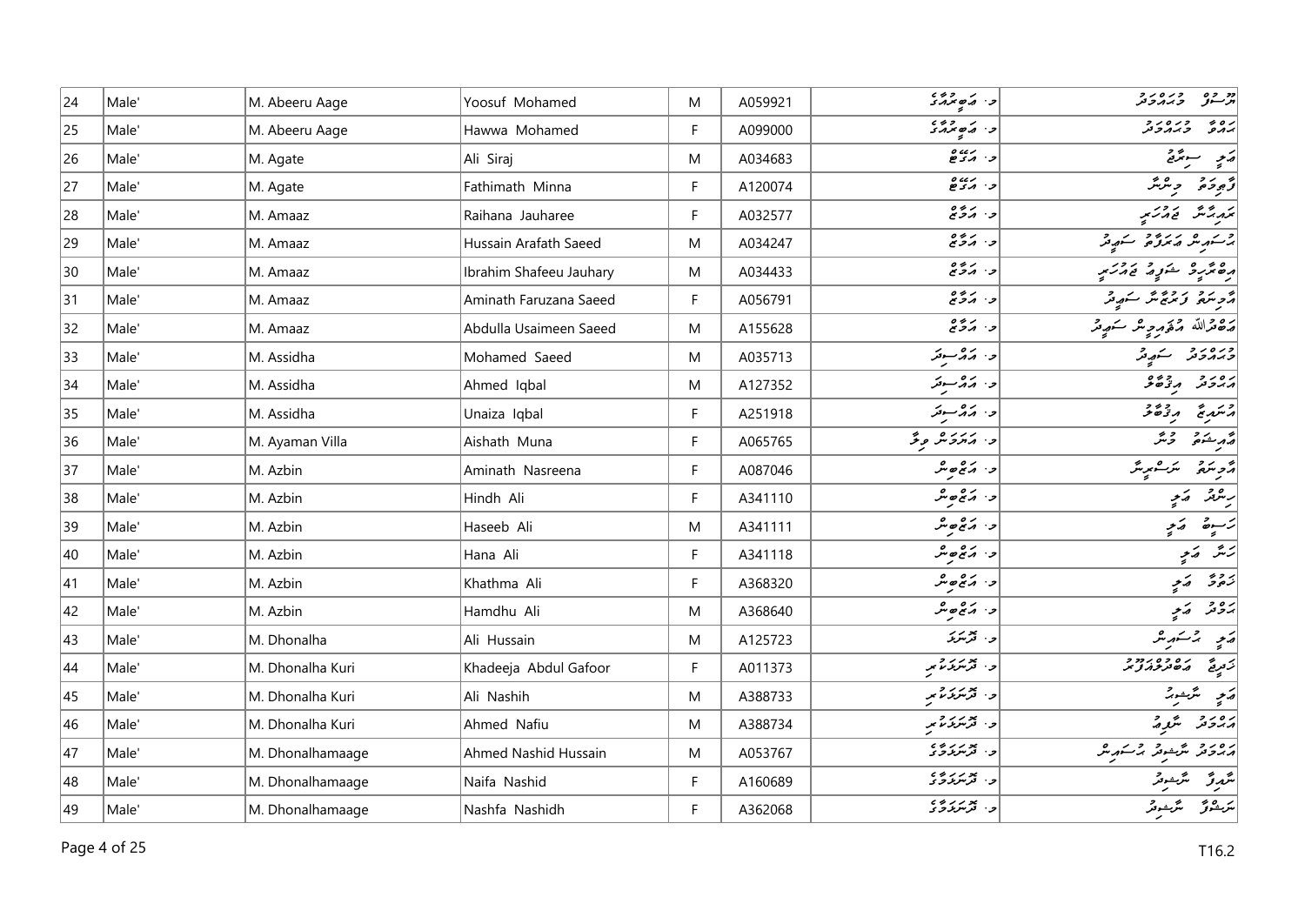| 50 | Male' | M. Dhonalhamaage | Mohamed Naif            | ${\sf M}$ | A362069 | و . مور رو ،<br>و . ترس رو ی         | سٌر د ژ<br>ور ہ ر د<br>تر پر تر تر     |
|----|-------|------------------|-------------------------|-----------|---------|--------------------------------------|----------------------------------------|
| 51 | Male' | M. Dhonalhamaage | Nadhuha Nashid          | F         | A405191 | و . ترسرو و ه                        | سكرترگ المتركسوتر                      |
| 52 | Male' | M. Ehdhuffaru    | Ibrahim Manik           | ${\sf M}$ | A026767 | י הה בה ה ב<br>כי הה בה ציב          | ە ھەمگە دە ئەس <sup>رە</sup>           |
| 53 | Male' | M. Ehdhuffaru    | <b>Ahmed Manik</b>      | ${\sf M}$ | A035972 | $2,02000$<br>$3,0000$                | ر ەر در د                              |
| 54 | Male' | M. Ehdhuffaru    | Mohamed Manik           | ${\sf M}$ | A046331 | ے وہ وہ ر و<br>د <i>بر مرمرو</i> تر  | כנסנכ ביתו                             |
| 55 | Male' | M. Fiyoaree      | Joodh Muhammad Waleedh  | M         | A087730 | د . و پرېد                           | دد و دره ر د در در د                   |
| 56 | Male' | M. Fizaa         | Raidha Shafeeg          | F         | A306142 | و· وِجَّ                             | م <i>گهرنگ ڪورِ</i> گا                 |
| 57 | Male' | M. Fizaa         | Maeesha Shafeeq         | F         | A306143 | و· وِجٌ                              | كرم شكرية                              |
| 58 | Male' | M. Fizaa         | Mahuroos Ismail Shafeeq | ${\sf M}$ | A341675 | وا ويح                               | رەدو مەر ھەر ھەر ئەر                   |
| 59 | Male' | M. Flamingo      | Ibrahim Abdul Rahman    | M         | A012329 | د . و د د مره م                      | ם מים נסכם נספים                       |
| 60 | Male' | M. Flamingo      | Hussain Hadhee          | M         | A024411 | <sub>و</sub> . ژۇ <sub>چ</sub> ىرى   | جرستمریش گرمیں                         |
| 61 | Male' | M. Flamingo      | MOHAMED IBRAHIM         | ${\sf M}$ | A044169 | <sub>و: ن</sub> ۇ <sub>خوم</sub> ىدى | و رە ر د<br>تر پر تر تر<br>5/500       |
| 62 | Male' | M. Flamingo      | Fathimath Ibrahim       | F         | A044170 | و . وقوم پي                          | ەھ ترىر 3<br>ومجمج وحرحر               |
| 63 | Male' | M. Flamingo      | Fathimath Azna          | F         | A099886 | و· ۇقرىرىدى                          | ۇ بەر ئەي ئە                           |
| 64 | Male' | M. Flamingo      | Azneema Hassan          | F         | A099887 | د. ودوسر                             | أرجم يركا أركاسكر                      |
| 65 | Male' | M. Flamingo      | Aishath Ibrahim         | F         | A101474 | <sub>و:</sub> وْ دْ دِ مْرْدْ        |                                        |
| 66 | Male' | M. Flamingo      | Aiha Ibrahim            | F         | A101476 | د. وعوجد                             | اړمرځ<br>برە ئۆرۈ                      |
| 67 | Male' | M. Flamingo      | Husham Hassan           | M         | A119986 | و. وقوومبر                           | ج ش <sup>ع</sup> و<br>برسەچر           |
| 68 | Male' | M. Flamingo      | Khadeeja Ibrahim        | F         | A121211 | د. وقود عدد                          | برە ئۆرۈ<br>تزمرچَّ                    |
| 69 | Male' | M. Flamingo      | Inaya Hassan            | F         | A149179 | د. ژځوین                             | بزسەيىتىر<br>لريثيثه                   |
| 70 | Male' | M. Flamingo      | Lamath Ali              | F         | A149693 | و· وقود مره                          | أترەرد كەنتى                           |
| 71 | Male' | M. Flamingo      | Agleema Ibrahim         | F         | A152735 | و· وڅو په پرچ                        | دە ئەرد<br>أترتوجو                     |
| 72 | Male' | M. Flamingo      | Mariyam Faheema         | F         | A153640 | و· ۇقرىرىدى                          | ر ه ر ه<br><del>و</del> بربرو<br>تزریح |
| 73 | Male' | M. Flamingo      | Fareesha Ibrahim        | F         | A218983 | د. وعوجد                             | رەپزىر<br> توموشة                      |
| 74 | Male' | M. Flamingo      | Aminath Raya Rilwan     | F         | A254945 | <sub>و:</sub> وْ دْ دِ مْرْدْ        | ו הר מו הר ביות                        |
| 75 | Male' | M. Flamingo      | Mariyam Thoola Rilwan   | F         | A254947 | <sub>و</sub> . ژۇ <sub>چ</sub> ىرى   | رەرە «بۇ برىشوش                        |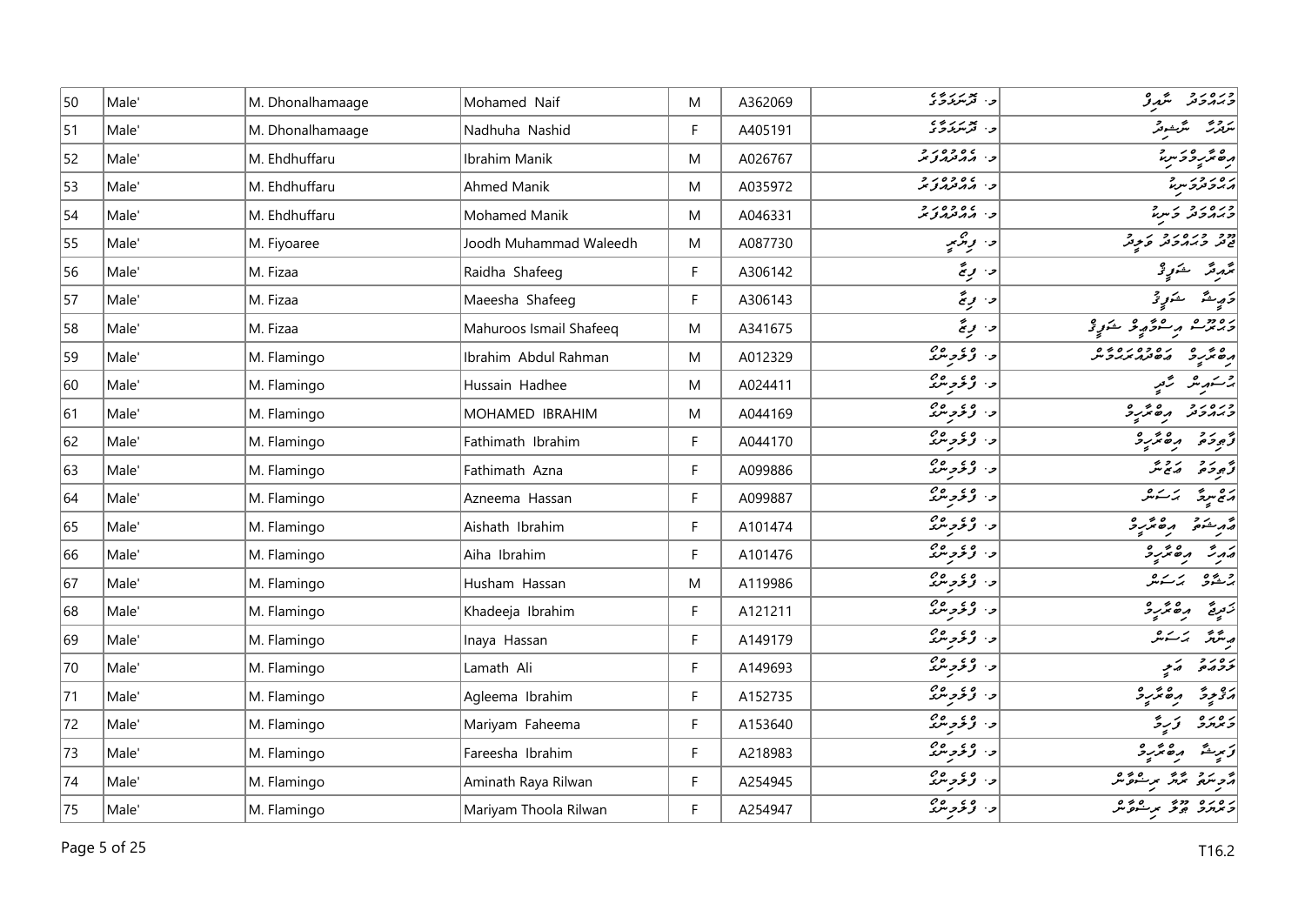| 76  | Male' | M. Flamingo       | Fathimath Nuzhath            | F         | A269177 | د. وعج وهو                 | ترجوحه متبيء                     |
|-----|-------|-------------------|------------------------------|-----------|---------|----------------------------|----------------------------------|
| 77  | Male' | M. Flamingo       | Mohammed Nishan              | M         | A335802 | وسى قرىر مىرى              | ورەرو سىشەر                      |
| 78  | Male' | M. Flamingo       | Mariyam Thugaa Binthi Solah  | F         | A341016 | و· وقوجه عدمي              |                                  |
| 79  | Male' | M. Flamingo       | Ahmed Naavee Bin Solah       | M         | A395544 | و· ۇقرىرىدى                | رەر ئىگىم ھىر جۇڭ                |
| 80  | Male' | M. Flamingo       | Aminath Nisreen              | F         | A395554 | و· ۇقرىرىدى                | أأدخر للموسر المراجر المراجر     |
| 81  | Male' | M. Flight View    | Ahmed Riyaaz                 | M         | A021998 | د· وُمَحَمَّدِ هُوَ پَرُ   | رەرو بروگ                        |
| 82  | Male' | M. Flight View    | Safhath Abdulla Shafeeq      | M         | A067866 | و· وڅوړځ و پر              | ے ویرو برہ مراللہ خورپی          |
| 83  | Male' | M. Flight View    | Mohamed Nazim                | M         | A075961 | و· وڅوړځ و پر              | ورەرو گەرە                       |
| 84  | Male' | M. Flight View    | Safiyya Naaz Abdulla Shafeeg | F         | A078968 | و· وُتحدِ عَوِيرٌ          | بر و د ده مرودالله خورٍ د        |
| 85  | Male' | M. Flight View    | Aishath Reema                | F         | A094259 | و· وُمَحَمْدِ هُومْ        | أأمر منكوم المحمدة               |
| 86  | Male' | M. Flight View    | Hassan Shabeen               | M         | A094260 | و· وُمَحَمْدِ هُومْ        |                                  |
| 87  | Male' | M. Flight View    | Khadeeja Ismail              | F         | A094261 | و· وڅوړځ و پر              | كزمرة وستحويد                    |
| 88  | Male' | M. Flight View    | Reesan Abdulla Shafeeq       | F         | A094262 | و· وڅوړځ و پر              | بركوم وَصْحْرَاللّهِ خَوَرٍ فَي  |
| 89  | Male' | M. Flight View    | Adam Nishau                  | M         | A099357 | د· ۇڭرىۋە ب <sup>ە</sup>   | أردره سريقهم                     |
| 90  | Male' | M. Flight View    | Ibrahim Shifau               | ${\sf M}$ | A124608 | د· وڅوړځ و پر              | رە ئەر ئىسى ئە                   |
| 91  | Male' | M. Flight View    | Aminath Sausan               | F         | A313906 | و· وُحَمَدِ عَوِيرٌ        | أترجر تتمريح المتوسكة            |
| 92  | Male' | M. Flight View    | Mariyam Shaufa               | F         | A313909 | ح · تر څو مربع و پر        | ره ره دونو<br>د <i>بر بر</i> ونو |
| 93  | Male' | M. Flight View    | Aishath Anaa Arushad         | F         | A352115 | و· وُتخدِعْ وِ رُ          |                                  |
| 94  | Male' | M. Furahanige     | Mohamed Shakeel              | M         | A004444 | - وترتر مرت                | دره در در عند و                  |
| 95  | Male' | M. Furahanige     | Hassan Shauban               | M         | A131313 | ە <sub>ئ</sub> ە ئەترىسىدى | يركبون المردومور                 |
| 96  | Male' | M. Furahanige     | Fathmath Shudhuha            | F         | A158855 | ە . ئۇتترىسىدى             | ژُهِ دَمَ شَعْرَبُ               |
| 97  | Male' | M. Galagili       | Khalida Mohamed              | F         | A072256 | وسمحورم                    | رَّجورَ ويرەرو                   |
| 98  | Male' | M. Galagili       | Ahmed Sujau Mohamed          | M         | A072257 | <br> وسمى تورم             |                                  |
| 99  | Male' | M. Galagili       | Mohamed Zaheen               | M         | A148797 | <br> وسمح تحرمو محر        | ورەرو پړیو                       |
| 100 | Male' | M. Galagili Villa | Raziyya Ahmed                | F         | A072125 | و· ئۈنمەمرەمۇ              | א מי הסקב                        |
| 101 | Male' | M. Galagili Villa | Sameena Ahmed                | F         | A072254 | ە ئەقەموە ۋ                | ے پر مدد د                       |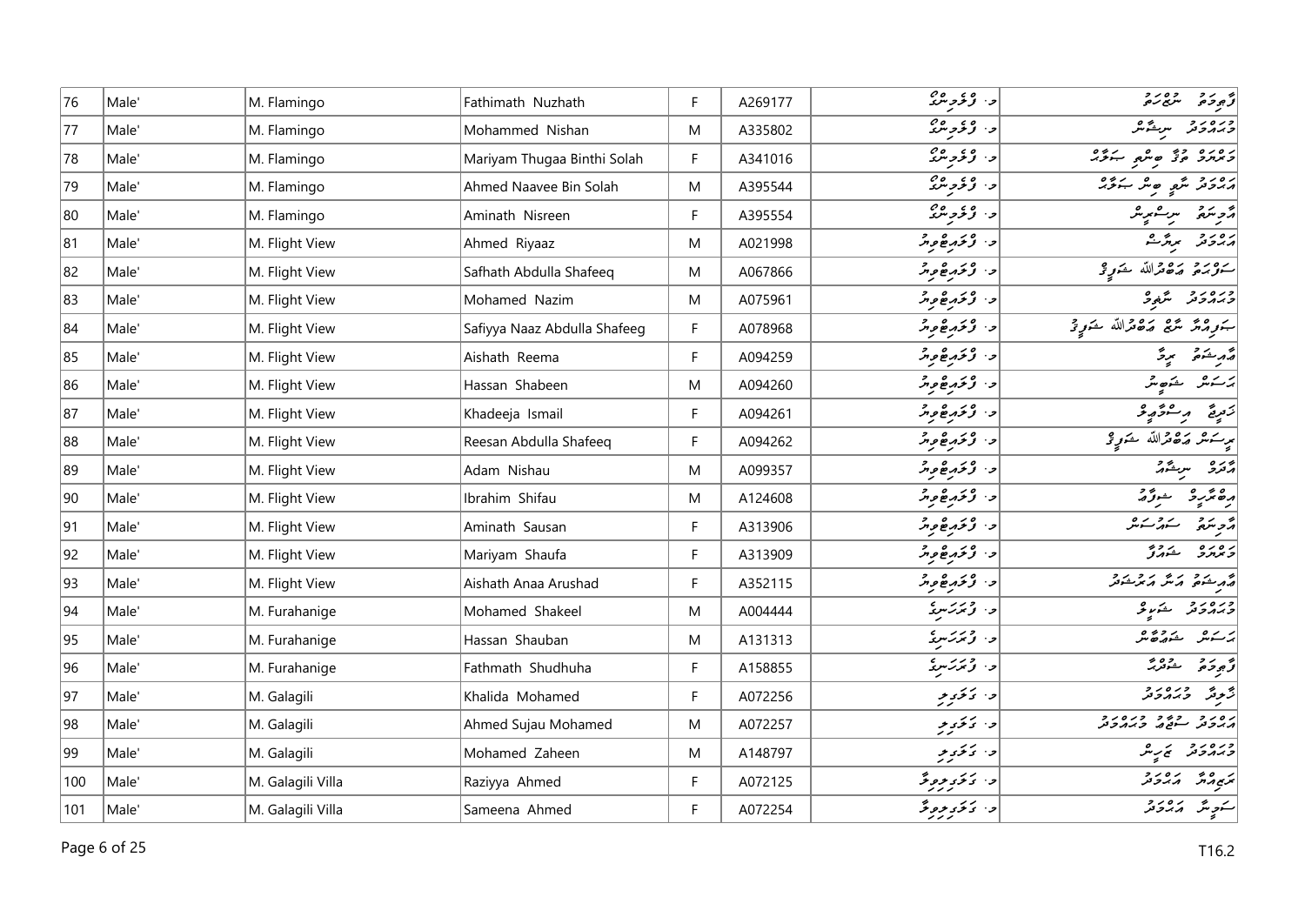| 102 | Male' | M. Galagili Villa | Sinan Ahmed                   | M         | A072258 | وسى ئۇر بورۇ                     | سوسر سر مرد در در د                                                           |
|-----|-------|-------------------|-------------------------------|-----------|---------|----------------------------------|-------------------------------------------------------------------------------|
| 103 | Male' | M. Galagili Villa | Mihusaana Ahmed               | F         | A073021 | و· ئۈتمەمرەمۇ                    | در مشتر بره رو                                                                |
| 104 | Male' | M. Galagili Villa | Aminath Moosa                 | F         | A144160 | -<br> - ئىخ ئەمرىرىمى            | أزوينهم وحث                                                                   |
| 105 | Male' | M. Gap            | Mariyam Ibrahim               | F         | A022414 | و. ی و                           | ر ه ر ه<br>تر بر بر<br>ەرھەترىر <sup>ى</sup>                                  |
| 106 | Male' | M. Gap            | Ali Riyaz                     | ${\sf M}$ | A061294 | و. وهي                           | ړې برېژننه<br>مو                                                              |
| 107 | Male' | M. Gap            | Fathmath Raufa                | F         | A369964 | و٠ وو                            | و دو دوو                                                                      |
| 108 | Male' | M. Haagirige      | Zulaikha Ahmed                | F         | A044314 | ح• شىمە ئىرى<br>مەسىرىرى         | ج ځمر شه پر پر د تر                                                           |
| 109 | Male' | M. Haagirige      | Sakeela Ahmed                 | F         | A078090 | و· گویوگی<br>م                   | سَمَا حَرَّ مَ مَدَّدَ مَدْ                                                   |
| 110 | Male' | M. Haagirige      | Aishath Sifana                | F         | A078092 | لى مەندى<br>كىمەندىكى            | لەر ئىككى سوۋىتر                                                              |
| 111 | Male' | M. Haagirige      | Aishath Ahmed                 | F         | A082581 | ح• گړېونکه<br>مرکز               | $\frac{1}{2}$                                                                 |
| 112 | Male' | M. Haagirige      | Ali Hassan                    | M         | A087263 | ح• گړېونکه<br>مرکز               | أەي برسىش                                                                     |
| 113 | Male' | M. Haagirige      | Fareeda Ahmed                 | F         | A094303 | د . گړېو کا<br>مړينې             | توسيرة المتحدد                                                                |
| 114 | Male' | M. Haagirige      | Ishag Ahmed                   | M         | A095860 | و . شي بيره<br>و . شي بيره       | د صغير د د د د                                                                |
| 115 | Male' | M. Haagirige      | Asifa Ahmed                   | F         | A112114 | د . رژ <sub>و</sub> بردگی<br>د . | ۇسوۋە مەددىر                                                                  |
| 116 | Male' | M. Haagirige      | Fathimath Ahmed               | F         | A112115 | ح• شىمە ئىرى<br>مەسىرىر          | و د د دره د                                                                   |
| 117 | Male' | M. Haagirige      | Hafeeza Ahmed                 | F         | A112116 | و۰ گریمر <sup>ی</sup><br>مرکز    | برويح متمحص                                                                   |
| 118 | Male' | M. Haagirige      | Mohamed Ahmed                 | ${\sf M}$ | A121827 | -<br> - رنگو مورگه<br> - رنگ     | כנסנכ נסנכ<br>כגמכת הגבת                                                      |
| 119 | Male' | M. Haagirige      | Mizha Rasheed                 | F         | A341049 | ح• شحي مرد<br>ح• شحير مرد        | <i>دې ته</i> سمک ښوند                                                         |
| 120 | Male' | M. Haagirige      | Ibrahim Ahmed                 | M         | A352745 | و، شي بره<br>و، شي بره           | دە ئەرد دەرد                                                                  |
| 121 | Male' | M. Haagirige      | Hanaa Ahmed                   | F         | A355864 | ح• شي بره<br>ح• شي               | ژنگر بر ژوئر                                                                  |
| 122 | Male' | M. Haiyhuraa      | Aminath Saadhuna              | F         | A022518 | ر دە دى<br>د گەرىم               | أأرمز المعتقر المتعمر                                                         |
| 123 | Male' | M. Haiyhuraa      | Rahma                         | F         | A044094 | و . رە د بۇ                      | بره پ                                                                         |
| 124 | Male' | M. Haiyhuraa      | Naeesha Abdul Gafoor          | F         | A097375 | وسره و و پ                       | شهر شهر ماه ۲۶۰٬۰۶۰<br>سمی <sup>من</sup> ه ما <i>ه تر <del>د</del> از ب</i> ر |
| 125 | Male' | M. Haiyhuraa      | Fathimath Reesha Abdul Gafoor | F         | A127952 | وسره و و پ                       | د د د د ده ده د د د د د د د د د                                               |
| 126 | Male' | M. Heenfaru       | Amir Ali                      | M         | A023348 | د. رٍسْمَدُ پُرُ                 | پ <sup>و</sup> جر<br>م<br>ەئىيە                                               |
| 127 | Male' | M. Heenfaru       | Athifa Ali                    | F         | A023349 | <mark>و، رٍسْمَدَ بَرْ</mark>    | ړېږ د کړ                                                                      |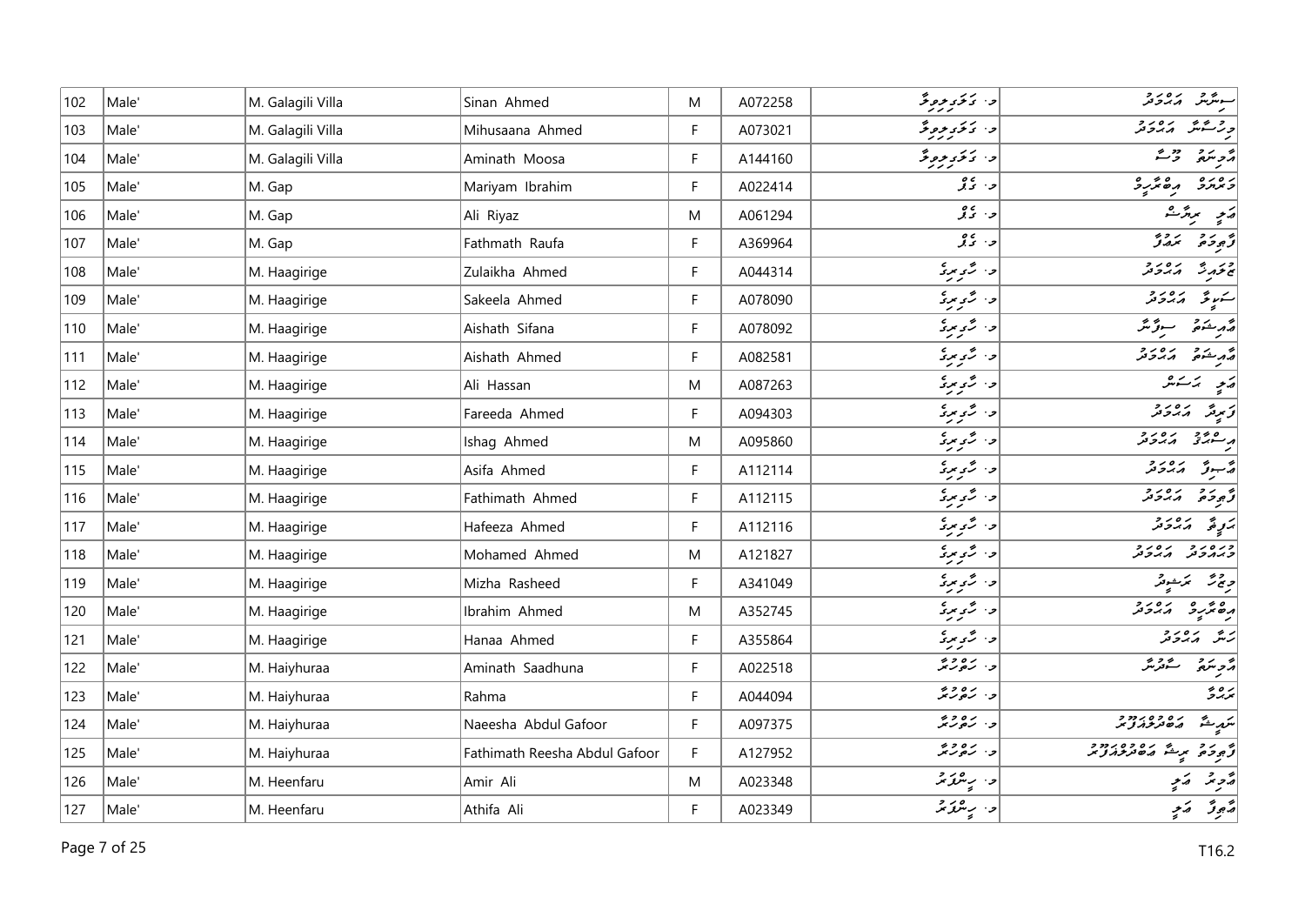| 128 | Male' | M. Heenfaru         | Aamira Ali              | F           | A023350 | ار. رٍ عُدَ يَرُ                       | قرحر متمه<br>ەنىپە                                |
|-----|-------|---------------------|-------------------------|-------------|---------|----------------------------------------|---------------------------------------------------|
| 129 | Male' | M. Heenfaru         | Athif Ali               | M           | A026570 | ر <sub>سم</sub> بروتر تر               | رځمنې                                             |
| 130 | Male' | M. Heenfaru         | Arif Ali                | M           | A032778 | <mark>ى رىشۇن</mark> مۇ                | $3, 5, 6$<br>$3, 5, 6$<br>ەئىسىيە                 |
| 131 | Male' | M. Heenfaru         | Arifa Ali               | F           | A069962 | او. ریندند<br>—                        | ەتىرۇ مەر                                         |
| 132 | Male' | M. Heenfaru         | Aminath Shafaq Athif    | $\mathsf F$ | A077865 | <sub>د س</sub> مبر میوند               | أوسكة خزكة أأوق                                   |
| 133 | Male' | M. Heenfaru         | Shaheema Hassan         | $\mathsf F$ | A120686 | <mark>وسي شرتم</mark> تر               | لمكركي الكاسكانكر                                 |
| 134 | Male' | M. Heenfaru         | Asim Ali                | M           | A138569 | د <sub>س</sub> ر پروتر تر              | ړ سرد ډېر                                         |
| 135 | Male' | M. Heenfaru         | Shifaag Athif           | M           | A158507 | <mark>ى رىشۇن</mark> مۇ                | ے وگ <sup>2</sup><br>مر<br>وتهجوفر                |
| 136 | Male' | M. Heenfaru         | Shabeeb Athif           | M           | A158508 | <mark>وسي شرز تر</mark>                | شوه مهجو                                          |
| 137 | Male' | M. Heenfaru         | Fathimath Areesha Arif  | $\mathsf F$ | A361605 | <mark>وسي شرتم</mark> تر               | أراوده كالميث كالمرو                              |
| 138 | Male' | M. Heenfaru         | Aminath Ifshau Arif     | F           | A361718 | د ، رِ عُدُ تَمَ                       | أأدينه روشاه أيرو                                 |
| 139 | Male' | M. Hyacinth         | Mohamed Zahir           | M           | A012490 | و به سوهو                              |                                                   |
| 140 | Male' | M. Hyacinth         | Ahmed Shaneez           | M           | A024523 | و، ئەرسىتىھ                            | رەرو شەرى                                         |
| 141 | Male' | M. Hyacinth         | Ali Shaneez             | M           | A024524 | وسنهر سوهو                             | أركمو التشريح                                     |
| 142 | Male' | M. Hyacinth         | Abdulla Shaneez         | M           | A024532 | د . <sub>سکيم</sub> سو ش <sub>عر</sub> | صقعرالله<br>ڪَ س <sub>ر</sub> ي                   |
| 143 | Male' | M. Hyacinth         | Fathimath Dhimna        | F           | A024533 | و· ئەرسىتى ۋە                          | ژوځو تروگر                                        |
| 144 | Male' | M. Hyacinth         | Suhaib Mohamed Zahir    | M           | A070801 | ه زمر سوهره<br>مسير                    | بتركده وره دو و د                                 |
| 145 | Male' | M. Hyacinth         | Suhail Mohamed Zahir    | M           | A158617 | وستمرسو عروقم                          | لتركد و دره د و ځريز                              |
| 146 | Male' | M. Hyacinth         | Aishath Shaikha Shaneez | F           | A346268 | <sub>و</sub> ، ئەرسىتىھ <mark>.</mark> | وكرم شكرة متكاسرة                                 |
| 147 | Male' | M. Hyacinth         | Shuraih Mohamed Zahir   | M           | A348346 | د· ئەرسىتىھ                            | كالمحمدة ورودو لارتز                              |
| 148 | Male' | M. Hyacinth         | AYHAM ABDUL HAMEED      | M           | A352011 | ه زمر سوهره<br>مستقر                   | $rac{2}{\sqrt{2}}$<br>ره وه ر د<br>پره تروپر و تر |
| 149 | Male' | M. Hyacinth         | Ali                     | M           | A356948 | و· ئەرسىتىھ                            | رځمنه                                             |
| 150 | Male' | M. Hyacinth         | Dheena Mohamed Zahir    | F           | A374226 | وسنهر سوهي                             | درنگ و بره بر در عربه<br>پرنگ و بربرونتر مخ برنگ  |
| 151 | Male' | M. Ibrahim Aabaadhu | Ibrahim Waheed          | M           | A040914 |                                        | مەممەد ئەيد                                       |
| 152 | Male' | M. Ibrahim Aabaadhu | Ahmed Shah              | M           | A049623 | و٠ رەمزىرو كەن                         | رەرە بەر                                          |
| 153 | Male' | M. Ihaali           | Ahmed Rasheed           | M           | A037561 | د· م <i>رش</i> عر                      | رەر ئەستىر<br>مەرىر ئەسىر                         |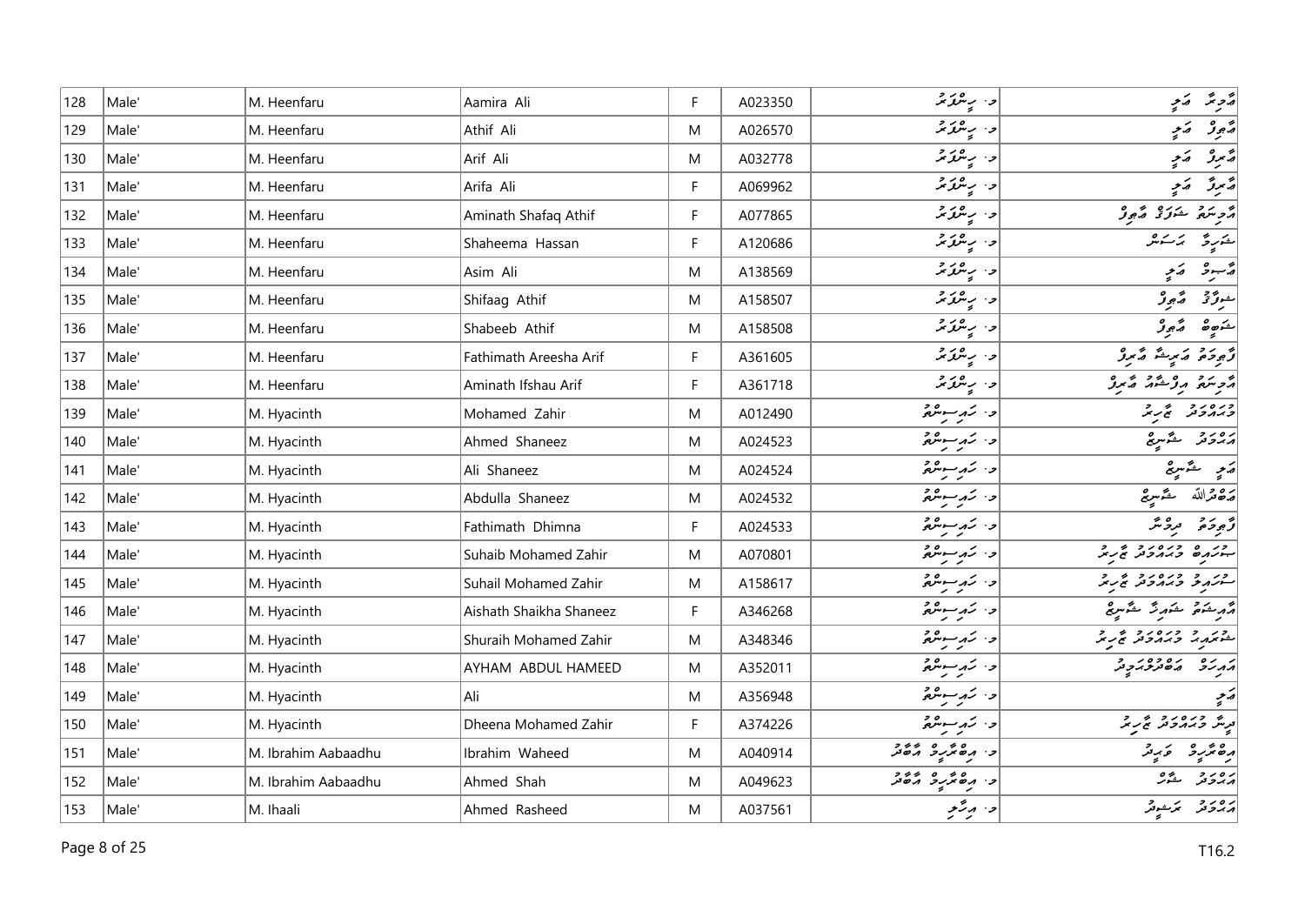| 154 | Male' | M. Ihaali         | Shifna Rasheed         | F         | A125400 | و <sub>ا</sub> ورڅو                                     |                                                      |
|-----|-------|-------------------|------------------------|-----------|---------|---------------------------------------------------------|------------------------------------------------------|
| 155 | Male' | M. Ihaali         | Masha Rasheed          | F.        | A125423 | د ۱ م <i>رگ</i> و                                       | شور میں کرشور<br>استور میں کرکھور<br>وی شہر کر میں ا |
| 156 | Male' | M. Iruvaige       | Hussain Rasheed        | M         | A043098 | و· مرمزه مره                                            | ج سکهر مگر مگر مگر می محمد                           |
| 157 | Male' | M. Iruvaige       | Mohamed Rasheed        | M         | A085255 | د· مرمومرد<br>د مرمومرد                                 | وره د و سر د د د کار د د کرد.<br>د بر بر د کار د سر  |
| 158 | Male' | M. Iruvaige       | Rafa Rasheed           | F         | A160219 | ا د مه مرغم د کا                                        | ىرۇ گەنشۇقر                                          |
| 159 | Male' | M. Iruvaige       | Ibrahim Nasheed        | M         | A160559 | و· معجوم                                                | رەپر دەسىيەتە<br>دەپرىي سىشىتە                       |
| 160 | Male' | M. Iruvaige       | Reesha Mohamed         | F         | A309069 | و· معجم و                                               | بريش وره رو                                          |
| 161 | Male' | M. Joorufin House | Liusha Ali             | F         | A060416 | د. قيمبر مرسم م                                         | حرم مع من                                            |
| 162 | Male' | M. Joorufin House | Mohamed Amir           | ${\sf M}$ | A069592 | <sub>و</sub> . ق <sub>ە</sub> جرى <sub>ر</sub> شرىر مەھ | כנסנב בבי                                            |
| 163 | Male' | M. Joorufin House | Ahmed Shuau            | M         | A126146 | د به ق <i>ومتر و شرکت ش</i>                             | ره رح در در<br>پررتو شور                             |
| 164 | Male' | M. Joorufin House | Fathimath Shafa        | F.        | A151074 | <sub>ور</sub> ویرو عربر و م                             | تۇپوچۇ شۆۋ                                           |
| 165 | Male' | M. Kairuge        | Ali Asim               | M         | A025582 | وستمهر بزى                                              | $rac{1}{2}$                                          |
| 166 | Male' | M. Kairuge        | HASSAN NIYAL           | M         | A026212 | د . مأمر برد                                            | ير سر سرگر شر                                        |
| 167 | Male' | M. Kairuge        | Mohamed Lisham         | M         | A032307 | د . مأمر برد                                            | ورەرو بورمو                                          |
| 168 | Male' | M. Kairuge        | Aishath Hussain        | F         | A038646 | وستمهر بزى                                              | أقهر مشوق برسكور مثل                                 |
| 169 | Male' | M. Kairuge        | Ibrahim Riyaz          | M         | A069882 | د· ئەمەتىرى                                             | أرەنزىر بىرزىش                                       |
| 170 | Male' | M. Kairuge        | Abdulla Azmee          | M         | A069884 | و· مَارِ پِروَ                                          | أشق مرالله المرجم و                                  |
| 171 | Male' | M. Kairuge        | Hussain Rameez         | M         | A075696 | د· ئەمرىترى                                             | برسكر مركز                                           |
| 172 | Male' | M. Kairuge        | Mohamed Nafiu Hassan   | M         | A122847 | و· عامر چری                                             | ورەرو ئور ئەسكىر                                     |
| 173 | Male' | M. Kairuge        | Mariyam Nafiya Hassan  | F         | A147471 | د· ئەمرىترى                                             | دورو شریز پرسک                                       |
| 174 | Male' | M. Kairuge        | Aishath Maeesha Lisham | F         | A340377 | د . مأمر برد                                            | أأرشكم وريث ويكو                                     |
| 175 | Male' | M. Kairuge        | Mariyam Malsa Lisham   | F         | A340381 | د . مأمر پرې<br>د                                       | دەرە رور ورشى                                        |
| 176 | Male' | M. Kandunooge     | Ahmed Iqbal            | M         | A031855 | و . که سوه دوه<br>و . که سوه سری                        | ده د د د د د د د                                     |
| 177 | Male' | M. Kandunooge     | Mohamed Iqbal          | M         | A057512 | و کما سرچ ووړ                                           | כנסני גם 20<br>כגתכת גבסב                            |
| 178 | Male' | M. Kandunooge     | Hassan Ahmed           | M         | A057514 | و . که سوه دوه<br>و . که سوه سری                        | يركبش المرورو                                        |
| 179 | Male' | M. Kandunooge     | Aheed Iqbal            | M         | A066858 | حەس ئەس قىزى                                            | أربر ودهو                                            |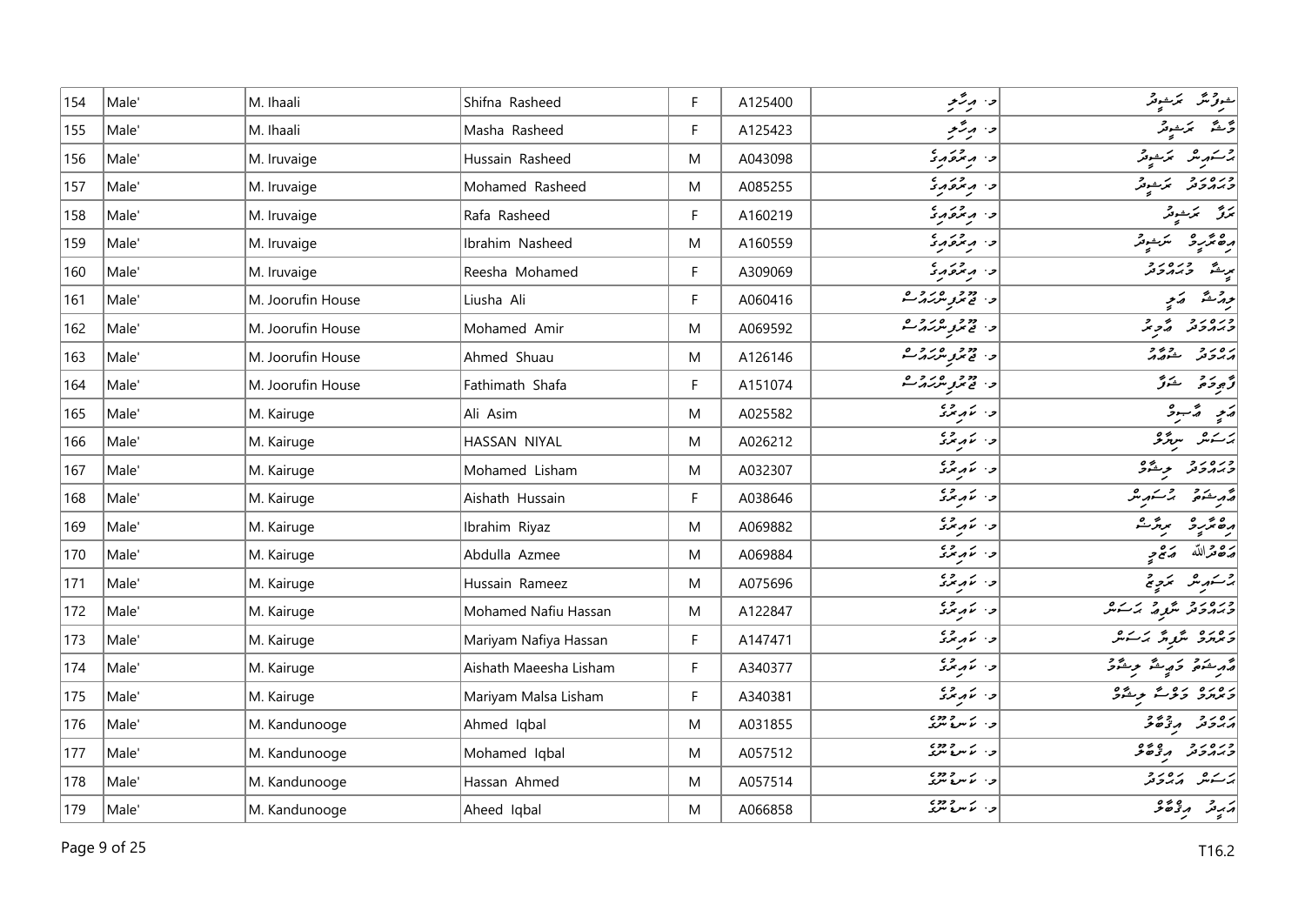|     |       |               |                          |             |         | ح به کم سر <sup>2</sup> میری   |                                         |
|-----|-------|---------------|--------------------------|-------------|---------|--------------------------------|-----------------------------------------|
| 180 | Male' | M. Kandunooge | Aishath Hanim            | F           | A073980 |                                |                                         |
| 181 | Male' | M. Kandunooge | ADHEEL IQBAL             | M           | A073985 | ح به کم سر <sup>2</sup> میری   | ړنږي پره ده                             |
| 182 | Male' | M. Kandunooge | Ameed Iqbal              | M           | A078262 | ح به کم سر <sup>2</sup> میری   | ړ په د په د                             |
| 183 | Male' | M. Kandunooge | Madheeh Iqbal            | M           | A099922 | ح به کم سر <sup>2</sup> میری   | دَىرى مۇھۇ                              |
| 184 | Male' | M. Kandunooge | Aminath Shaimaau Mahmood | $\mathsf F$ | A373012 | د . س سره دوه<br>د . س سره سره | הקייטה ביוקרה במכני                     |
| 185 | Male' | M. Lavender   | Aminath Muharrimath      | $\mathsf F$ | A011375 | و· ۇەھەبەر                     | הקייטה במה תב                           |
| 186 | Male' | M. Lavender   | Raudha Athif             | F           | A348839 | و· ۇەھمەتكە بىر                | برديز مجموز                             |
| 187 | Male' | M. Lavender   | Rayyan Athif             | M           | A348840 | و کو نوعو مر                   | برە بە ھ<br>رحمي وحم                    |
| 188 | Male' | M. Linkia     | Ahmed Jaleel             | M           | A033435 | د· ویثربورمج                   | پروژو تخ دٍ و                           |
| 189 | Male' | M. Maal       | ABDULLA RASHEED          | M           | A048093 | و٠ وگو                         | أرة فرالله ترجونر                       |
| 190 | Male' | M. Maal       | MOHAMED RASHEED          | M           | A080375 | و٠ وگ                          | وره رو برشوتر<br>د <i>بر برش</i> وتر    |
| 191 | Male' | M. Maal       | ABDUL HAMEEDH HASSAN     | M           | A080619 | و. دڅو                         | גם כפגב ברי האריות.<br>הסתבה ברי האריות |
| 192 | Male' | M. Maal       | Fathimath Husna Hassan   | F.          | A089772 | و٠ وگو                         | ۇ بەر دەپ بار بار                       |
| 193 | Male' | M. Maal       | Aishath Waheedha         | F           | A096944 | و٠ وگو                         | مەرخىق ق.يىر                            |
| 194 | Male' | M. Maal       | Luha Ismail              | F           | A097225 | و٠ وگو                         | وو رحوړي                                |
| 195 | Male' | M. Maal       | Naseema Hassan           | F           | A141460 | و٠ وگو                         | يترسوق - يركبون كل                      |
| 196 | Male' | M. Madhan     | Mohamed Naeem            | M           | A032498 | و٠ وَتَرَسُ                    | ورەرو سَمرٍو                            |
| 197 | Male' | M. Madhan     | Mariyam Naznee           | F           | A103083 | و٠ وَتَرَسُ                    | دەرە شىمىر                              |
| 198 | Male' | M. Madhan     | Mohamed Naaz             | M           | A126401 | و٠ وَتَرَسُ                    | سرچ<br>و ره ر د<br>تر پر ژ تر           |
| 199 | Male' | M. Madhan     | Ahmed Naaz               | M           | A140988 | و٠ وَتَرَسُ                    | رەر ئەھ                                 |
| 200 | Male' | M. Madhan     | Mohamed Raaish Fathulla  | M           | A150001 | و٠ وَتَرَسُ                    | وبرەرد محمديث و وبرالله                 |
| 201 | Male' | M. Madhan     | Hassan Naaz              | M           | A156005 | و٠ وَتَرَسُ                    | ىز سەش ئىرچ                             |
| 202 | Male' | M. Maduvilu   | Fathimath Ali            | F           | A001646 | والتحقيقي                      | وٌمودَهُ کَمَنٍ                         |
| 203 | Male' | M. Maduvilu   | Mohamed Ali              | M           | A039564 | <mark>ى ئەق</mark> مۇقر        | ورەر د كړ                               |
| 204 | Male' | M. Maduvilu   | Aminath Ali              | F.          | A061318 | والتحقيقي                      | ړ وسره له کړ                            |
| 205 | Male' | M. Maduvilu   | Hilmee Ahmed             | M           | A084549 | والمحكموقر                     | پروې د بره پروند                        |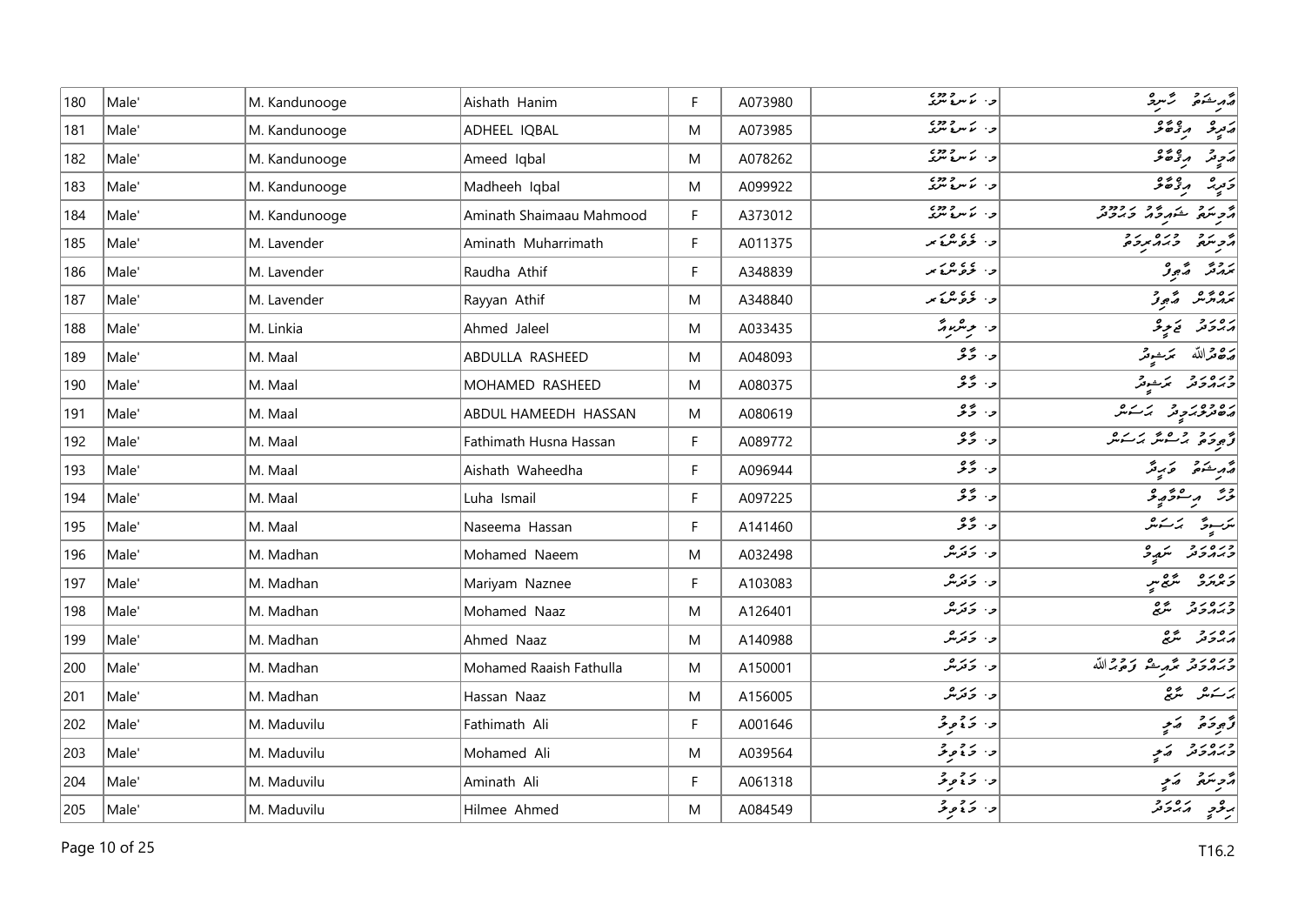| 206 | Male' | M. Maduvilu          | Hassan Ali                | M  | A084883 | و، ئۇيمۇقى                                        | پرستانش الایچ                                                                                                                                                                                                          |
|-----|-------|----------------------|---------------------------|----|---------|---------------------------------------------------|------------------------------------------------------------------------------------------------------------------------------------------------------------------------------------------------------------------------|
| 207 | Male' | M. Maduvilu          | Ali Gasim                 | M  | A084906 | —<br> د· دَ ڏُوڻر                                 | ړې ت <sub>خ</sub> سره<br>مړينې                                                                                                                                                                                         |
| 208 | Male' | M. Maduvilu          | Abida Umar                | F. | A085095 | د کوڏوڻر                                          |                                                                                                                                                                                                                        |
| 209 | Male' | M. Maduvilu          | Hussain Ali               | M  | A111962 | د کی کوی                                          | جر سکه شده که کرد.<br>مسلم سرگه کرد.                                                                                                                                                                                   |
| 210 | Male' | M. Maduvilu          | Leena Ali Gasim           | F  | A138599 | والتج فجمعوفر                                     | دٍ مَدَّرٍ وَّسِيْرَ                                                                                                                                                                                                   |
| 211 | Male' | M. Maduvilu          | Aminath Shaffana Hilmy    | F  | A323885 | د کی کوځ                                          |                                                                                                                                                                                                                        |
| 212 | Male' | M. Maduvilu          | Mohamed Hassaan           | M  | A323949 | د کوڏوگر                                          | ورەرو رەھبەر                                                                                                                                                                                                           |
| 213 | Male' | M. Maduvilu          | Ismail Ali                | M  | A326538 | والمحكموقر                                        | بر شۇم ئۇ مەير                                                                                                                                                                                                         |
| 214 | Male' | M. Maduvilu          | Mohamed Leevan Niyaz      | M  | A351698 | د کی د د د                                        | ورەرو چەگە سرگە                                                                                                                                                                                                        |
| 215 | Male' | M. Maduvilu          | Ahmed Shaufan             | M  | A357995 | د کانوگر                                          | رەرد شەددە<br>مەردىس شە <i>م</i> ۇش                                                                                                                                                                                    |
| 216 | Male' | M. Mahaasin          | Mausoom Mahmood           | M  | A011041 | د ۰ د ژگسویژ                                      | ر د دده<br>د پرسر                                                                                                                                                                                                      |
| 217 | Male' | M. Mahaasin          | Naila Mahmood             | F. | A120898 | - ئۇ ئۇسىرىمى                                     | شریح - ده دوم                                                                                                                                                                                                          |
| 218 | Male' | M. Mahaasin          | Fathimath Madeena Mahmood | F  | A121965 | و. دَرَّسهِ م                                     | أو بادا و بالمستخدم و دور د                                                                                                                                                                                            |
| 219 | Male' | M. Mahaasin          | Hudha Mahmoodh            | F  | A123869 | ە ئەرمىسىر                                        | و د دوو<br>رنگ وبرونر                                                                                                                                                                                                  |
| 220 | Male' | M. Mahaasin          | Ahmed Nashid              | M  | A144299 | ە ئە ئەسىر                                        | رەر دە ئەسىر<br>مەرىر ئىگىنىدىر                                                                                                                                                                                        |
| 221 | Male' | M. Mainaafaru        | Aminath Shameema          | F  | A055945 | د <sub>ز ک</sub> رېترنگه                          | أأدجر المستورة                                                                                                                                                                                                         |
| 222 | Male' | M. Mainaafaru        | Aishath Riyaza            | F. | A167259 | د <sub>ز ک</sub> ریژنز تر                         | وأمر يشكون المرمركنة                                                                                                                                                                                                   |
| 223 | Male' | M. Mainaafaru        | Reehan Rushdhee           | M  | A330741 | د <sub>ز ک</sub> ریژنز تر                         | الرائر من المراكب المراكب المراكب المراكب المراكب المراكب المراكب المراكب المراكب المراكب المراكب ال<br>المراكب المراكب المراكب المراكب المراكب المراكب المراكب المراكب المراكب المراكب المراكب المراكب المراكب المراك |
| 224 | Male' | M. Manzilussa aadhaa | Fathimath Naseer          | F  | A046512 | و٠ وَسمع وه روم                                   | تزجوخا مترسوند                                                                                                                                                                                                         |
| 225 | Male' | M. Manzilussa aadhaa | Mohamed Suad              | M  | A085362 | و کا کاروال دیگار<br>و کارو کارو کارونگر          | ورەر د دەر<br><i>دى</i> رمەتر سەھەتر                                                                                                                                                                                   |
| 226 | Male' | M. Manzilussa aadhaa | Ahmed Basil               | M  | A100359 | د . ئ <i>ې شرقه شوړ</i> تر                        | أرور والمسوفر                                                                                                                                                                                                          |
| 227 | Male' | M. Manzilussa aadhaa | Aishath Reeha Hameed      | F  | A124025 | و٠ د کرمرح وه د مرور<br>د ۱۶ کرمرح وړک            | وأمر مشكرة المجرار والمراجع                                                                                                                                                                                            |
| 228 | Male' | M. Manzilussa aadhaa | Hassan Reesh Hameed       | M  | A124030 | ر <sub>ز ك</sub> رېږو كرورته                      | يركبش لإلقا يرواقر                                                                                                                                                                                                     |
| 229 | Male' | M. Manzilussa aadhaa | Mohamed Faris             | M  | A250629 | <sub>ج∙</sub> ځندې څوړک موټر                      | ورەرو ۋىرے                                                                                                                                                                                                             |
| 230 | Male' | M. Manzilussa aadhaa | Mariyam Reeath Hameed     | F  | A334751 | <sub>ج∙</sub> ځند <sub>ي څ</sub> وړ <i>سوړ</i> ند | כמתכ מגב גבב                                                                                                                                                                                                           |
| 231 | Male' | M. Marble            | Mariyam Samra Adam Saleem | F  | A036824 | د گەنۇ                                            | ן סנים נים שנים לקבר                                                                                                                                                                                                   |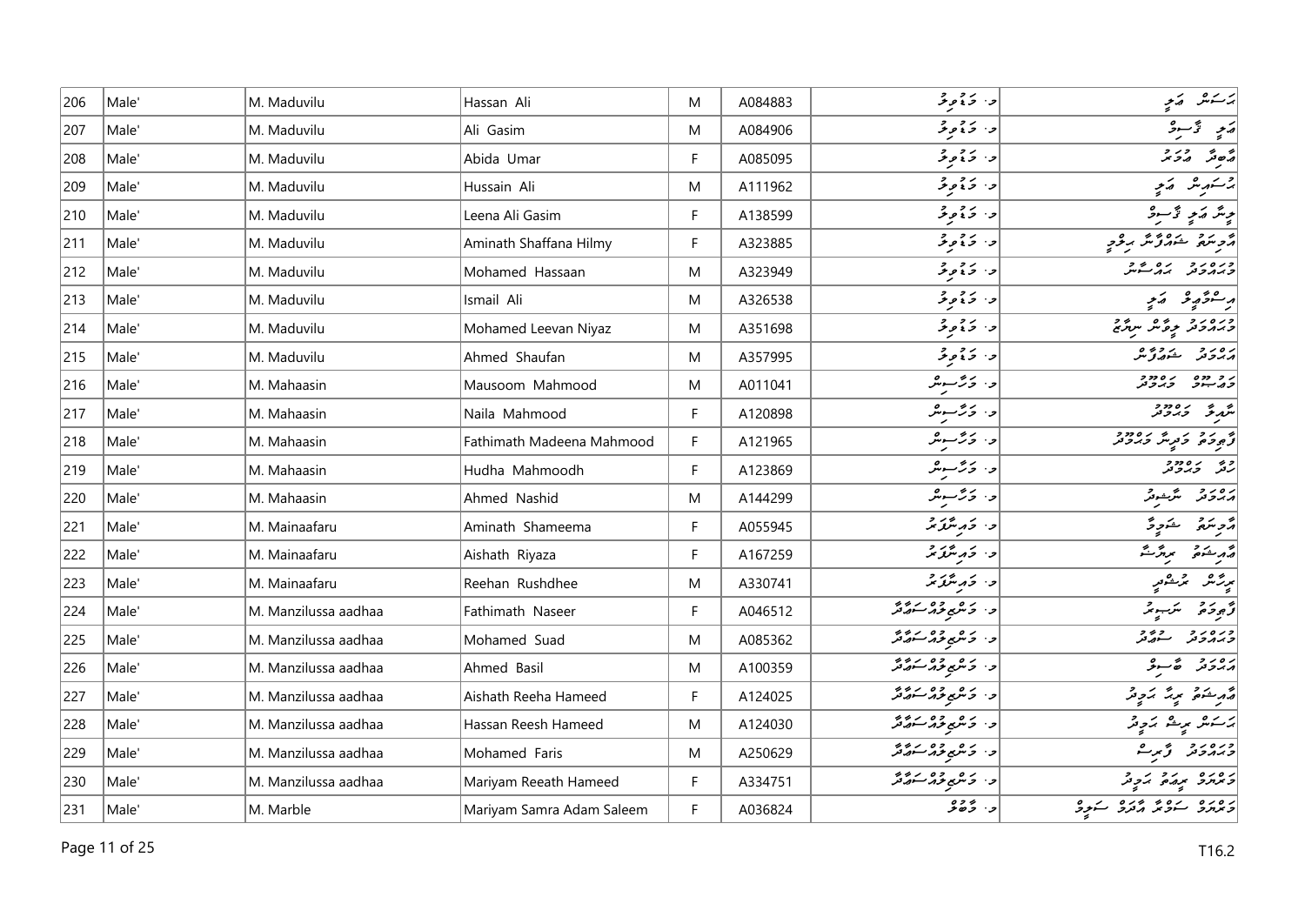| 232 | Male' | M. Masrooraa  | Aminath Ushama      | F | A001757 | وستحريبهم والمحرمو      | أأروسكم المراجع                                                                                                                                                                                                                  |
|-----|-------|---------------|---------------------|---|---------|-------------------------|----------------------------------------------------------------------------------------------------------------------------------------------------------------------------------------------------------------------------------|
| 233 | Male' | M. Masrooraa  | Ahmed Murrath       | M | A001758 | وسر كر دوري             | נים נים נים ניירי ביו המודעים ביו המודעים ביו המודעים ביו ליירי ביו ליירו ביו לייר ביו לייר ביו ביו לייר ביו ל<br>המודעים ביו ליירושים ביו לייר ביו לייר ביו לייר ביו לייר ביו לייר ביו לייר ביו לייר ביו לייר ביו לייר ביו לייר |
| 234 | Male' | M. Masrooraa  | Azeeza Hassan Qasim | F | A022353 | وستحريب ودويو           | أَرَبِيءَ بَرَسَمْرٌ تَرْسُرُ وَ                                                                                                                                                                                                 |
| 235 | Male' | M. Masrooraa  | Sudhuna             | F | A023268 | و . كەسىرتىر            | سەدىرىتر                                                                                                                                                                                                                         |
| 236 | Male' | M. Masrooraa  | Ahmed Hussain       | M | A042875 | و ، ئەسىرىر             | رەرو جەسىر س                                                                                                                                                                                                                     |
| 237 | Male' | M. Masrooraa  | Mohamed Murrath     | M | A052225 | وسر كر دوري             | כנסנכ כסנכ<br><i>כג</i> מכנ <sub>י</sub> כמינים                                                                                                                                                                                  |
| 238 | Male' | M. Masrooraa  | Hassan Latheef      | M | A053915 | و ، بۇ سەيدىر           | پرستانگر انجامچونو                                                                                                                                                                                                               |
| 239 | Male' | M. Masrooraa  | Fathimath Shiuna    | F | A093950 | وستحريبهم والمحرمون     | قرجوحتم مشوره يثمر                                                                                                                                                                                                               |
| 240 | Male' | M. Masrooraa  | Aishath Masha       | F | A149029 | وسر كر دوري             | و گرمشو کار<br>مرکز مشو کار<br>ر پیشتر                                                                                                                                                                                           |
| 241 | Male' | M. Medhuthila | Ibrahim Rasheed     | M | A048092 | و· د توموځه             | رەڭرو كەشوقە                                                                                                                                                                                                                     |
| 242 | Male' | M. Medhuthila | Ahmed Adam          | M | A053513 | والمحوضجة               | پره پر و<br>پور ہ<br>پرترو                                                                                                                                                                                                       |
| 243 | Male' | M. Medhuthila | Jameela Moosa       | F | A054254 | —<br> و· وګرمونځه       | يَا حِي حَمْد حَمْد حَمْد حَمْد                                                                                                                                                                                                  |
| 244 | Male' | M. Medhuthila | Aishath Zoona       | F | A060239 | والمحقرة وتحر           | و گرېنو کو<br>دو میں<br>س                                                                                                                                                                                                        |
| 245 | Male' | M. Medhuthila | Aminath Zoona       | F | A060240 | و· ڈنڈ پر تر            | ړٌ پر په دره پر                                                                                                                                                                                                                  |
| 246 | Male' | M. Medhuthila | Mohamed Nasih       | M | A077880 | و کوترو ځر              | ورەرو شەر                                                                                                                                                                                                                        |
| 247 | Male' | M. Medhuthila | Mohamed Nihan       | M | A077883 | و· ڈنڈوکر               | و رە ر د<br><i>د بە</i> پەر<br>سربرهم                                                                                                                                                                                            |
| 248 | Male' | M. Medhuthila | Abdulla Wisham      | M | A077907 | والمحقرة وتحر           | أرة قرالله وشرده                                                                                                                                                                                                                 |
| 249 | Male' | M. Medhuthila | Hassan Adam         | M | A078353 | <mark>وستحقر محر</mark> | پرسکس گرفترو                                                                                                                                                                                                                     |
| 250 | Male' | M. Medhuthila | Haleemath Moosa     | F | A130713 | و· ڈنڈوکر               | دين مشر<br>  پر پوځ تو<br>                                                                                                                                                                                                       |
| 251 | Male' | M. Medhuthila | Fathmath Shamla     | F | A140410 | والمحقرة وتحر           | ا تو بر در<br>ا<br>شەۋ ئۇ                                                                                                                                                                                                        |
| 252 | Male' | M. Medhuthila | Hawwa Adam          | F | A150139 | و· ڈنڈ پر تر            | رە پەرە<br>بەرى مەنرى                                                                                                                                                                                                            |
| 253 | Male' | M. Medhuthila | Zulaikha Yoosuf     | F | A153790 | والمحقرة وتحر           | ەر جەمۇ<br>چ ئۇ م <sup>ەش</sup> ر                                                                                                                                                                                                |
| 254 | Male' | M. Medhuthila | Ali Naaif           | M | A166727 | و وقرمونځ               | ړې شمرز                                                                                                                                                                                                                          |
| 255 | Male' | M. Medhuthila | Aminath Sahula      | F | A166757 | و· د توموځه             | أرمح سوريح سنرجو                                                                                                                                                                                                                 |
| 256 | Male' | M. Medhuthila | Naufal Ahmed        | M | A203719 | و· ڈنڈوکر               | سمەتەتى<br>پروژو                                                                                                                                                                                                                 |
| 257 | Male' | M. Medhuthila | Khadheeja Adam      | F | A217996 | والمحقرة وكمر           | زَمِيعٌ مُرَمَّرٌ                                                                                                                                                                                                                |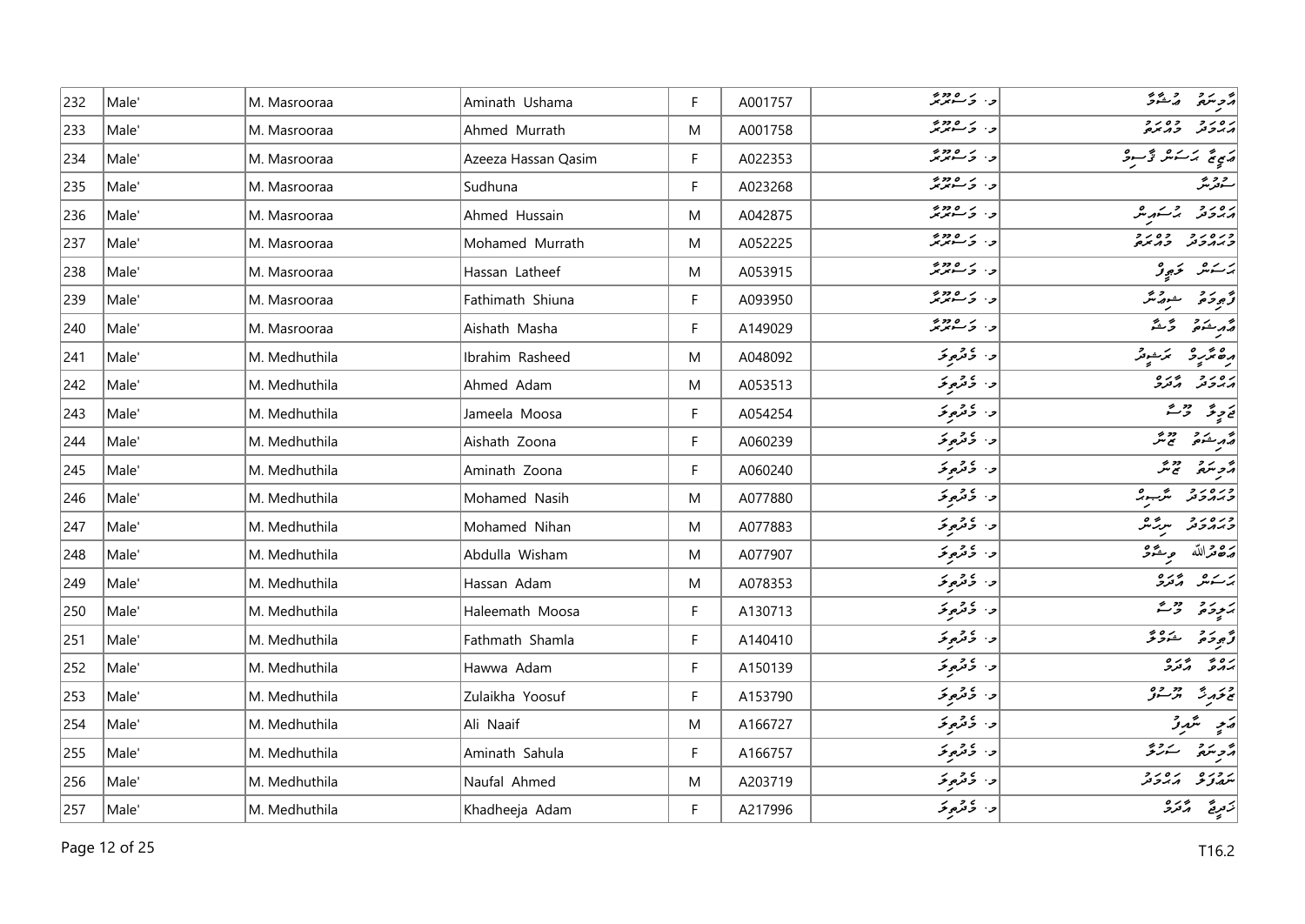| 258 | Male' | M. Medhuthila    | Aishath Naura            | F           | A334598 | وستحقره بحر                     |                                                |
|-----|-------|------------------|--------------------------|-------------|---------|---------------------------------|------------------------------------------------|
| 259 | Male' | M. Najam         | Hawwa Ibrahim            | $\mathsf F$ | A012758 | وستمقظ                          | برەپچ<br>ەرھ ئ <sup>ۆ</sup> ر ۋ                |
| 260 | Male' | M. Najmu         | Aishath Hassan           | F           | A153600 | وستماني و                       | مەر شۇق بەسكىل                                 |
| 261 | Male' | M. Najmu         | Adam Mohamed             | M           | A336195 | وستمانج و                       | و ر ه ر و<br><i>و پر</i> و تر<br>پھر ہ<br>دگرو |
| 262 | Male' | M. Najmu         | Ahmed Mafaz              | M           | A337971 | و . سگه و                       | رەر درە                                        |
| 263 | Male' | M. Najmu         | Mariyam Yashfa           | F.          | A378647 | و· سگھاو                        | رەرە بەشۇ                                      |
| 264 | Male' | M. New Sunny Way | Ibrahim Shaheed          | M           | A022935 | <sub>د</sub> . سره کسرهٔ م      | رە ئەر ئىسىدۇ                                  |
| 265 | Male' | M. New Sunny Way | Hussain Zahid            | M           | A038945 | ا د. سره کشتر کلیمنده<br>مسر    | بر مسكر من الح كر بر                           |
| 266 | Male' | M. New Sunny Way | Adam Firsan              | M           | A051303 | <sub>د : سره</sub> سەسرە        | وره ویژگیگر                                    |
| 267 | Male' | M. New Sunny Way | Aishath Shizna           | F           | A086772 | و· سره کشهرهٔ                   | قەرشۇق شوچ ئىگە                                |
| 268 | Male' | M. New Sunny Way | Ismail Nashid            | M           | A096628 | - سره کے سره<br> -              | ەر قەقەر ئەس ئەھمىيەتىر<br>مەسىر قانۇر قىلىمى  |
| 269 | Male' | M. New Sunny Way | Mariyam Fazna            | F           | A098184 | و. سره که سره<br> و. سره که سره | د ورو زویژ                                     |
| 270 | Male' | M. New Sunny Way | Mohamed Shahudhaan Zahid | M           | A166322 | و سره کم کندهٔ                  | ورەرو دەھەم ئەرە                               |
| 271 | Male' | M. Olhufas       | Khadeeja Ibrahim Manik   | F.          | A045736 | <sub>د ب</sub> ه پرور ه         | ترميق وكالمرود ومراد                           |
| 272 | Male' | M. Omadhoo       | Ilyas Abdulla            | M           | A012556 | بر بردد.<br>و اگرونو            | مرعرشه مكافرالله                               |
| 273 | Male' | M. Omadhoo       | Ahmed Shaabil Ilyas      | M           | A012557 | بر برود<br>و ار <i>و</i> لا     | גיבת ביקים גיבת                                |
| 274 | Male' | M. Omadhoo       | Zulaikha Naeem           | F           | A012558 | بر برود<br>و اگرونو             | تحكم تكمي                                      |
| 275 | Male' | M. Omadhoo       | Abdulla Sharif Ilyas     | M           | A012559 | بر برود<br>و اگرونو             | رە داللە ھەمرو مرورم                           |
| 276 | Male' | M. Omadhoo       | Ibrahim Shaamil Ilyas    | M           | A012560 | بر برود<br>و اگرونو             | مقتررة تشرو مؤمره                              |
| 277 | Male' | M. Omadhoo       | Aminath Shunana Ilyas    | F           | A012561 | بر برود<br>و ا ارولا            | و رو دوور دوره<br>مردسي شهرس مردم د            |
| 278 | Male' | M. Omadhoo       | Mohamed Shahee Ilyas     | M           | A012562 | بر برود<br>و ار <i>و</i> لا     | ورەرو ئىر مۇمەم                                |
| 279 | Male' | M. Omadhoo       | Aishath Shureena Ilyas   | F           | A012563 | بر برود<br>و ا ارولا            | ۇرىشۇ شوپىگە بەقەرم                            |
| 280 | Male' | M. Omadhoo       | Ali Shaain Ilyas         | M           | A104060 | י הכנק<br>כי הכנק               | أرَمِ گُرمر مروگرگ                             |
| 281 | Male' | M. Omadhoo       | Omer Ilyas               | M           | A330882 | بر برود<br>و ا ارولا            | ورو مؤمره                                      |
| 282 | Male' | M. Rasmala       | Shakeela Rahma           | F           | A007206 | وستمر شۇ ئەكتى                  | شَرِيرٌ مَرَ يَرُدُّ                           |
| 283 | Male' | M. Ravanthila    | Zulaikha Ahmed           | F           | A012759 | د· ئرۇش <sub>مۇ</sub> ئە        | ج څمرنځ پره د و                                |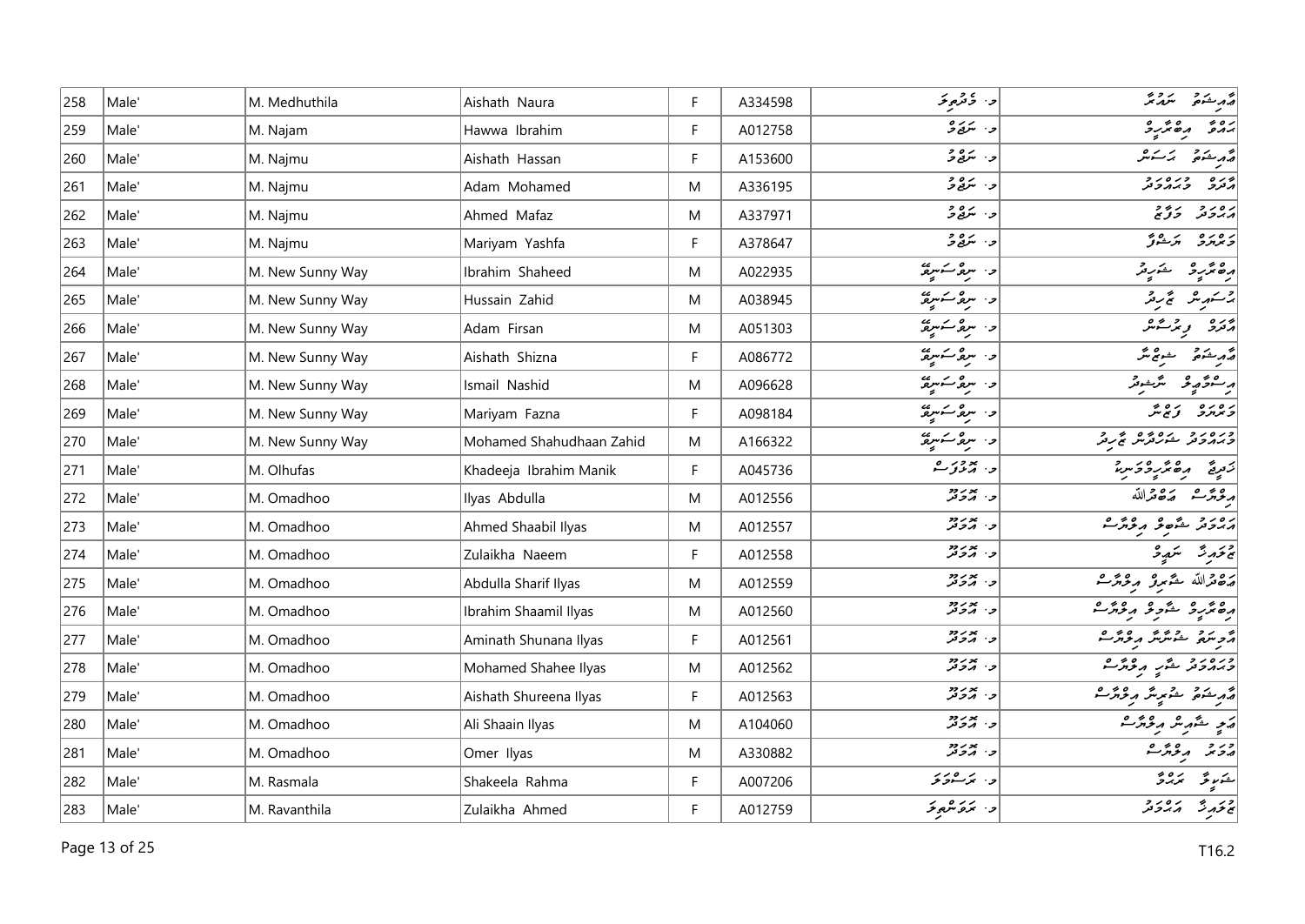| 284 | Male' | M. Ravanthila  | Mohamed Adam      | M           | A071204 | د· ئرۇش <sub>مۇ</sub> ئە                   | وره رو په ره<br><i>وبرم</i> ونر مرتز <i>و</i> |
|-----|-------|----------------|-------------------|-------------|---------|--------------------------------------------|-----------------------------------------------|
| 285 | Male' | M. Ravanthila  | Jaaweed Hassan    | M           | A097548 | د· ئرۇش <sub>مۇ</sub> ئە                   | قح موقر كالكاشر                               |
| 286 | Male' | M. Ravanthila  | Mohamed Faisal    | M           | A119962 | <sub>د :</sub> ئۇغ <sup>ۇ</sup> مۇغ        | ورەرو تەرىبكى                                 |
| 287 | Male' | M. Ravanthila  | Mohamed Hassan    | M           | A141796 | <sub>و</sub> ، ئرۇش <sub>جو</sub> ئى       | ورەرو پەكبەر                                  |
| 288 | Male' | M. Ravanthila  | Hassan Mohamed    | M           | A150301 | د· ئرۇش <sub>مۇ</sub> ئە                   | يركبش ويره برو                                |
| 289 | Male' | M. Ravanthila  | Ahmed Samahu      | M           | A167174 | د· ئرۇش <sub>مۇ</sub> ئە                   | رەرو سەرو                                     |
| 290 | Male' | M. Ravanthila  | AMINATH AZFA      | F           | A167255 | د· ئرۇش <sub>جۇ</sub> ئە                   | أأرجع المعجز                                  |
| 291 | Male' | M. Ravanthila  | Ali Samihu        | M           | A167265 | و· ئۇھ"مۇمۇ                                |                                               |
| 292 | Male' | M. Ravanthila  | Aminath Adam      | F           | A217998 | <i>د· بمؤم</i> ثيومَ                       |                                               |
| 293 | Male' | M. Ravanthila  | Khadeeja Ahmed    | $\mathsf F$ | A218001 | د· ئرۇش <sub>مۇ</sub> ئە                   | تزمرج أأزروجر                                 |
| 294 | Male' | M. Ravanthila  | Adam Ahmed        | M           | A218005 | د· ئرۇش <sub>مۇ</sub> ئە                   | بوره ده در د                                  |
| 295 | Male' | M. Ravanthila  | Abdul Gadir Ahmed | M           | A218006 | <sub>و</sub> . ئرۇش <sub>جو</sub> ئى       | رە دەپرىر بەر دەر<br>مەھىرى تىرىر مەردىر      |
| 296 | Male' | M. Ravanthila  | Imad              | M           | A345679 | د· ئۇق <sub>ە</sub> شھۇقە                  | ەردىر                                         |
| 297 | Male' | M. Ravanthila  | Hussain Athif     | M           | A353608 | د· ئرۇش <sub>جۇ</sub> ئە                   | چە سەر شەھ ھەرى<br>ھەر ئەسەر سەر ھەرى         |
| 298 | Male' | M. Ravanthila  | Arif Hassan       | M           | A353609 | د· ئرۇش <sub>مۇ</sub> ئە                   |                                               |
| 299 | Male' | M. Ravanthila  | Fathimath Hassan  | F           | A353703 | د· ئىر ش <sub>ەر</sub> ئە                  | و دو بر مار                                   |
| 300 | Male' | M. Ravanthila  | Shafee Mohamed    | M           | A361302 | د· ئرۇش <sub>مۇ</sub> ئە                   | مدَّمٍ وره دو                                 |
| 301 | Male' | M. Ravanthila  | Ibrahim Simaan    | M           | A362537 | <i>د· بَدُوَ</i> تَنْهُوِ مَ               | وەنزىرە سوۋىتر                                |
| 302 | Male' | M. Ravanthila  | Aminath Ahmed     | F           | A371283 | د· ئىر ئىمبرىگر                            |                                               |
| 303 | Male' | M. Reef Side   | Mohamed Saeed     | M           | A050369 | <sub>د : میر</sub> وْسَهُ پ <sub>ه</sub>   | ورەرو سەرو                                    |
| 304 | Male' | M. Reef Side   | Fathimath Yasfa   | $\mathsf F$ | A150636 | ح سمبرو سکور ه<br>مخ                       | ژ <sub>بو څ</sub> و پرېږ                      |
| 305 | Male' | M. Reef Side   | Aminath Thoahira  | F           | A323586 | د <sub>: مو</sub> ژبخ <sub>ار</sub> ه<br>م | أأروسكم وأمريكم                               |
| 306 | Male' | M. Reef Side   | Abdulla Saham     | M           | A367285 | <sub>ح</sub> . س <sub>و</sub> و سەر ؟      | ەھىراللە<br>ستزرو                             |
| 307 | Male' | M. Reef Side   | Zakariyaa Haleem  | M           | A378689 | د <sub>: مو</sub> ژڪ <sub>ل</sub> و ۽      | جا ئىر بەر بەر بەر ج                          |
| 308 | Male' | M. Reef Side   | Ahmed Samaadh     | M           | A390208 | د <sub>سمی</sub> و سکه پی                  | ره رو دره وو<br>مهرونس شومرن                  |
| 309 | Male' | M. Reefside ge | Ibrahim Fayaz     | M           | A000164 | د <sub>ب</sub> ېږو که ده د                 | رەپرىرو زېرى                                  |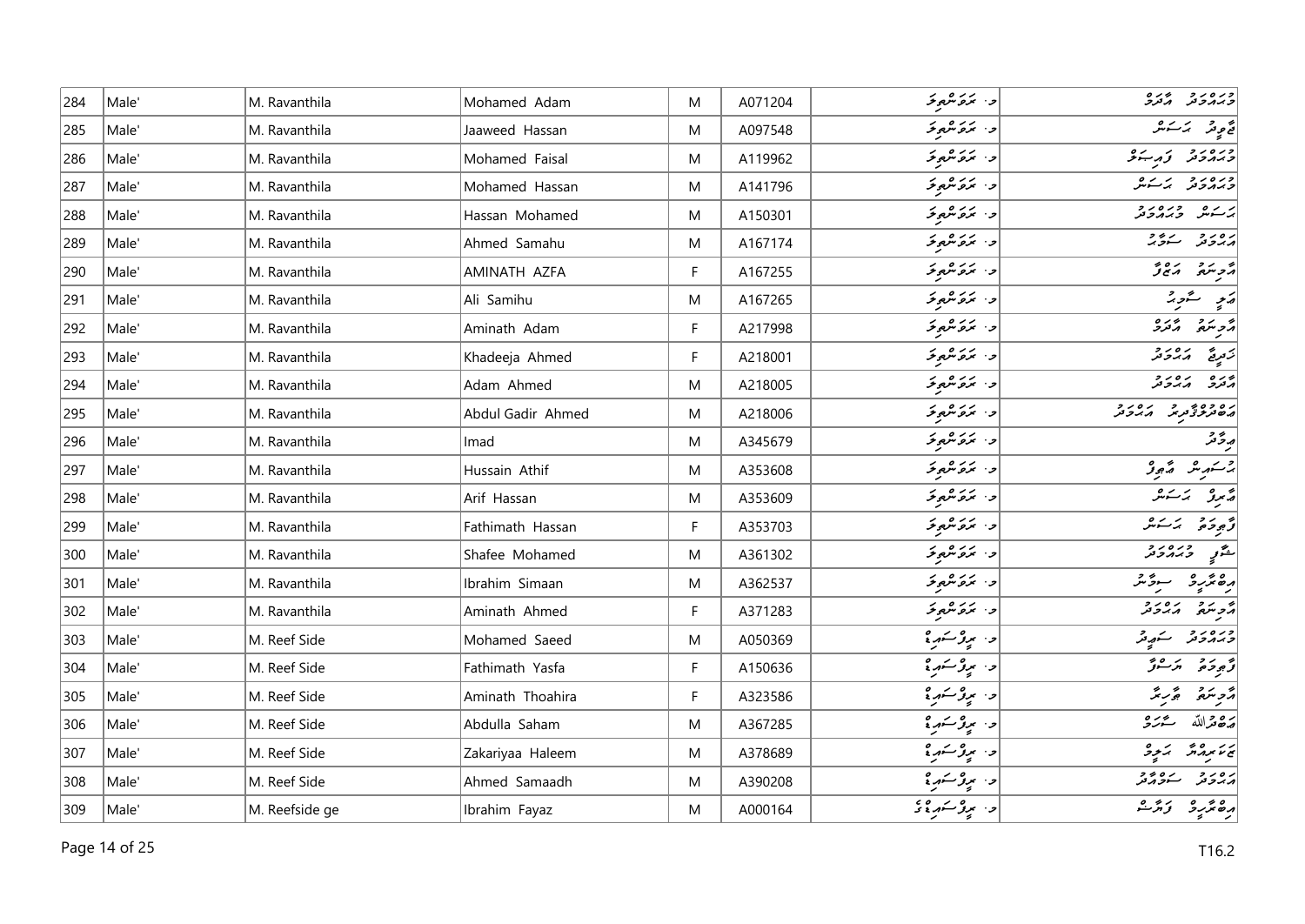| 310 | Male' | M. Reefside ge    | MOHAMED SHINAN          | M  | A050423 | د· برژ سکه د د د               | ورەرو ھەرگە                                     |
|-----|-------|-------------------|-------------------------|----|---------|--------------------------------|-------------------------------------------------|
| 311 | Male' | M. Reefside ge    | Husna Zakariyya         | F  | A050424 | د ، برو سکه ده د               | برحمش بم مرمد                                   |
| 312 | Male' | M. Reefside ge    | Aishath Sofeenaz        | F  | A054450 | <sub>د : بېر</sub> و سکوره د ک | ۇرىسكى سكرېگى                                   |
| 313 | Male' | M. Reefside ge    | Hussain Shafaf          | M  | A106785 | د <sub>سم</sub> وسکه ده د      | چە سەر ئىرۇۋ                                    |
| 314 | Male' | M. Reefside ge    | Ismail Shinaz           | M  | A153160 | د <sub>ب</sub> ېږو که ده د     | بر شۇرچە ھەشتى                                  |
| 315 | Male' | M. Reefside ge    | Ahmed Ilzam             | M  | A218849 | وسيرو سكهره وي                 | - 1010 0000                                     |
| 316 | Male' | M. Reefside ge    | Abdulla Wahid           | M  | A218869 | د <sub>ب</sub> ه پروګ کرده د   | حده قمرالله مح برقر                             |
| 317 | Male' | M. Reefside ge    | Fathmath Shafna Fayaz   | F  | A330411 | <sub>چا</sub> برو سکه دی د     | و و د د د و پر و و د و                          |
| 318 | Male' | M. Reefside ge    | Aishath Nayashyn Shinan | F  | A381126 | د· بېږو شهر وي                 | ر<br>پهرشوځ سرگرشوس شوسر                        |
| 319 | Male' | M. Regal Kent     | Fathimath Shafia        | F  | A001649 | وسي دوء مرة                    | أزُّبُوحَ مُحَسَّرِ مُ                          |
| 320 | Male' | M. Regal Kent     | Shabana Mahmood         | F. | A092200 | وسيرى و ، و ه                  | شەھ شەھ دەھ                                     |
| 321 | Male' | M. Regal Kent     | Ummu Kulsum             | F  | A151655 | وسيرى ولا مرده                 | c o c c o cc<br>11. C u L e C                   |
| 322 | Male' | M. Regal Kent     | Nooman Mahmood          | M  | A154670 | وسيرى ولا تكريج                | ככשים גם בכת<br>יינגליית בגבת                   |
| 323 | Male' | M. Regal Kent     | Shahudha Mahmoodh       | F  | A166915 | ا د. برروه و ه هم              | ر و در دود و<br>شورتر وبروتر                    |
| 324 | Male' | M. Regal Kent     | Adam Anoof              | M  | A331804 | و· برروه مره<br> و· برروما مره | بر ده در دوه<br>پرترو پرسرو                     |
| 325 | Male' | M. Regal Kent     | Mahmoodha Mahmoodh      | F  | A372432 | و٠ مړۍ څرم شرچ                 | ر ס ככל כי ק ס ככב<br>ק <i>ג ק ק ג ק ב</i> ר    |
| 326 | Male' | M. Rihaab         | Fathimath Adam          | F  | A052223 | اد برره                        | تحریح حرم محمد                                  |
| 327 | Male' | M. Rihaab         | Usman Abdulla Umree     | M  | A052224 | و· مورٌة                       | ووء و برودالله محرم                             |
| 328 | Male' | M. Rukuhiyaa      | Ahmed Naeem             | M  | A033073 | د . برنار پر<br>د              | رەرو شھرى                                       |
| 329 | Male' | M. Saamiyaa Lodge | Ali Moosa               | M  | A001681 | و . سگوپروه                    | $\begin{bmatrix} 2 & 2 \\ -2 & 2 \end{bmatrix}$ |
| 330 | Male' | M. Saamiyaa Lodge | Shadhuna Ali            | F  | A073296 | و . گروهروه<br>و . گروهروه     | شَرْمَرْ - رَمِ                                 |
| 331 | Male' | M. Saamiyaa Lodge | Shaheena Ali            | F  | A073297 | د. سگوپژونو                    | شَرْبِ شَرْ مَ مِ                               |
| 332 | Male' | M. Saamiyaa Lodge | Fathimath Adam          | F  | A079794 | و . گروهروه<br>د . گروهروه     | وٌ وزة مسترة                                    |
| 333 | Male' | M. Saamiyaa Lodge | Shifna Ali              | F  | A125235 | و. سگ <sub>و</sub> پر موقع     | جووش كامي                                       |
| 334 | Male' | M. Saamiyaa Lodge | Mohamed Shameen Ali     | M  | A125243 | <sub>و</sub> . ستمر پروه<br>   | ورەرو ئۇچىر كې                                  |
| 335 | Male' | M. Saamiyaa Lodge | Aishath Samiya          | F. | A131212 | و . گروهروم                    | مەستىم شىر                                      |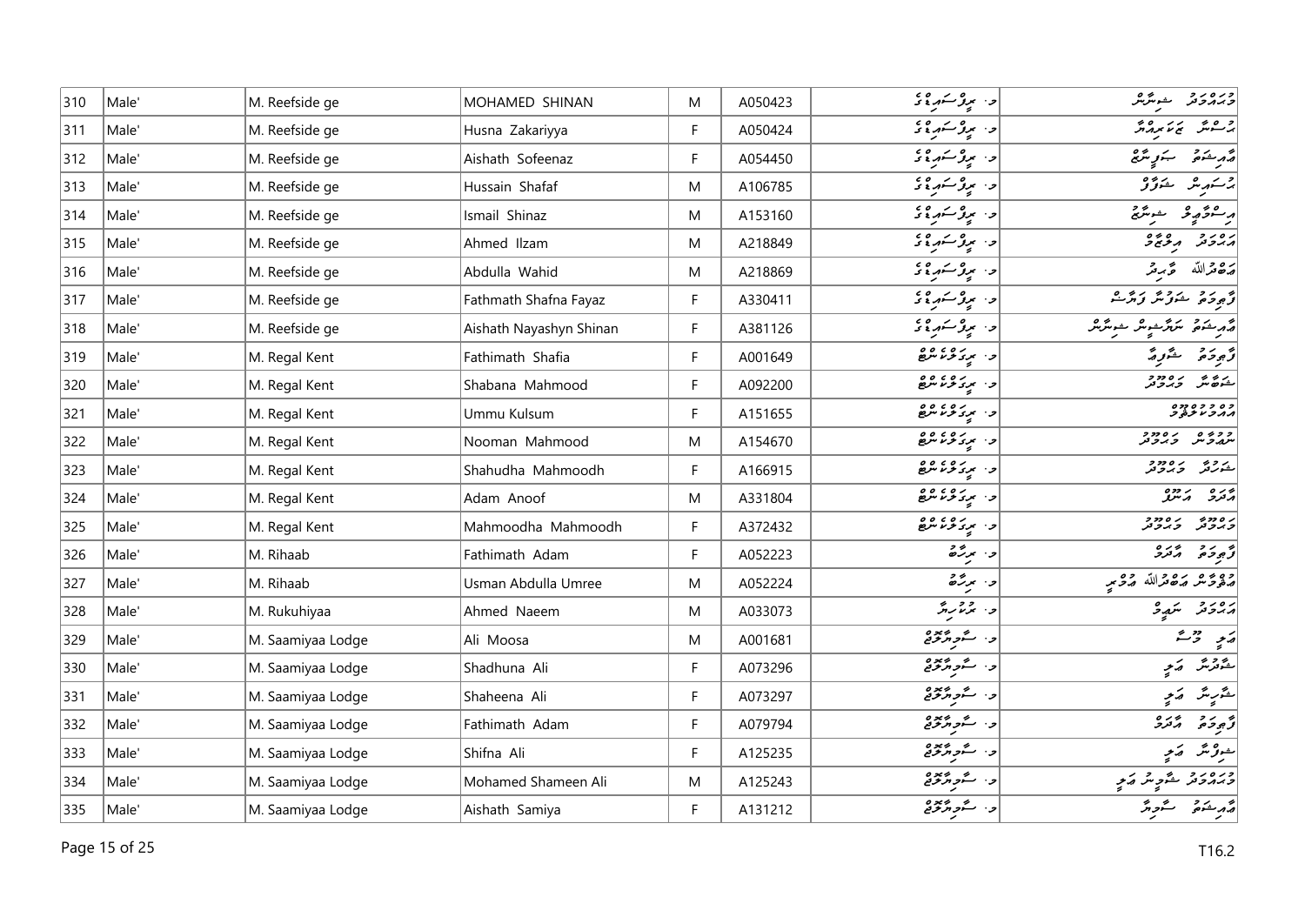| 336 | Male' | M. Saamiyaa Lodge | Mariyam Shaufa Hassan  | F         | A157372 | و ، ستمو پژوه                          | و مرده به دوم برگرمگر          |
|-----|-------|-------------------|------------------------|-----------|---------|----------------------------------------|--------------------------------|
| 337 | Male' | M. Saamiyaa Lodge | Mohamed Shaif Hassan   | M         | A167216 | و، سُمُو پُروهِ                        | ورەرو خىمرۇ بەسىر              |
| 338 | Male' | M. Saamiyaa Lodge | Ibrahim Sharif         | M         | A342010 | و، سُمُو پُرُمُوْنَ                    | أرە ئۆر ئىسىمى                 |
| 339 | Male' | M. Saamiyaa Lodge | Saeed Ali              | M         | A361936 | <sub>و</sub> . سگ <sub>و پ</sub> ر پوه | سكهيقر المكمج                  |
| 340 | Male' | M. Saamiyaa Lodge | Aminath Maisha Hassan  | F         | A387925 | و . گروهیوه<br>د . گروهرفرو            | أأوسم وأريث بمسكس              |
| 341 | Male' | M. Saaniya        | Abdul Rasheed Abdullah | ${\sf M}$ | A027641 | و ، سەھىرد                             | بره وه بر در بر محدالله        |
| 342 | Male' | M. Saaniya        | Zulfeena Rasheed       | F         | A027679 | و. سەّسىر                              | چورپر ترجيز                    |
| 343 | Male' | M. Saaniya        | Ismail Rasheed         | ${\sf M}$ | A058729 | <br> و <sub>'</sub> سنگهرنگر           | را قۇرۇ كەنبەت                 |
| 344 | Male' | M. Saaniya        | Ibrahim Rasheed        | ${\sf M}$ | A059950 | ه سمهر                                 | أرە ئرىرو ئىن ئى               |
| 345 | Male' | M. Saaniya        | Mariyam Malika Asim    | F         | A337883 | أوستقبير                               | ومهرو وولا لأبدو               |
| 346 | Male' | M. Saaniya        | Aminath Malha Asim     | F         | A337884 | ار شهر                                 | أأدمره أدوم أمسود              |
| 347 | Male' | M. Saveyra        | Samiyya Hassan         | F         | A032578 | و . ستمونز                             | ر وه در ده<br>سومانز برسور     |
| 348 | Male' | M. Scarlet        | Naseema                | F         | A056263 | و، سەندىق                              | ىئەسەۋ                         |
| 349 | Male' | M. Scarlet        | Ismail Ahil Imad       | ${\sf M}$ | A158658 | د. سەندىق                              | ر جۇمۇ مۇرۇ مۇم                |
| 350 | Male' | M. Scarlet        | Aishath Nashaya Imad   | F         | A329300 | و· سەندىق                              |                                |
| 351 | Male' | M. Shingal        | Shareefa Gasim         | F         | A046332 | ى سىمىتىگە ئىگەن ئىسىمىتى ئىش          | شەرىر ئۇسرە                    |
| 352 | Male' | M. Silk           | Gamarunnisa Adam       | F         | A001645 | د. سوژه<br>بر                          | پر پر عرب پر و                 |
| 353 | Male' | M. Silk           | Ahmed Adil             | ${\sf M}$ | A001770 | وسيدوه                                 | پروتر گھری                     |
| 354 | Male' | M. Silk           | Ismail Ali             | M         | A045296 | و. سوۋرا                               | بر شۇمۇھ كەيپ                  |
| 355 | Male' | M. Silk           | Fathimath Ajla Ismail  | F         | A104054 | او. سوده<br>——                         | و دو ده و مره و مرکز           |
| 356 | Male' | M. Silk           | Aminath Suha           | F         | A347362 | و. سوژړ                                | ړې په په کنگ                   |
| 357 | Male' | M. Silk           | Mohamed Sinan          | M         | A347363 | وسيدوه                                 | ورەرو سەئۇر                    |
| 358 | Male' | M. Silver Moon    | Ibrahim Riyaz          | ${\sf M}$ | A069961 | و . سوتونو برومر                       | رەتمەر ئىر                     |
| 359 | Male' | M. Silver Moon    | Aishath Riyaz          | F         | A120685 | و٠ سوء مرومر                           | وكرمشكم مركزك                  |
| 360 | Male' | M. Silver Moon    | Fathimath Rifga Riyaz  | F         | A167014 | وسوع والمردوح                          | وٌجودَهُ بِرِوْدٌ بِرِيزٌ وَ   |
| 361 | Male' | M. Sundhura       | Aishath Sheeneez       | F         | A004452 | د. سەھەرىر                             | و مر شور شوسرچ<br>مرسمون شوسرچ |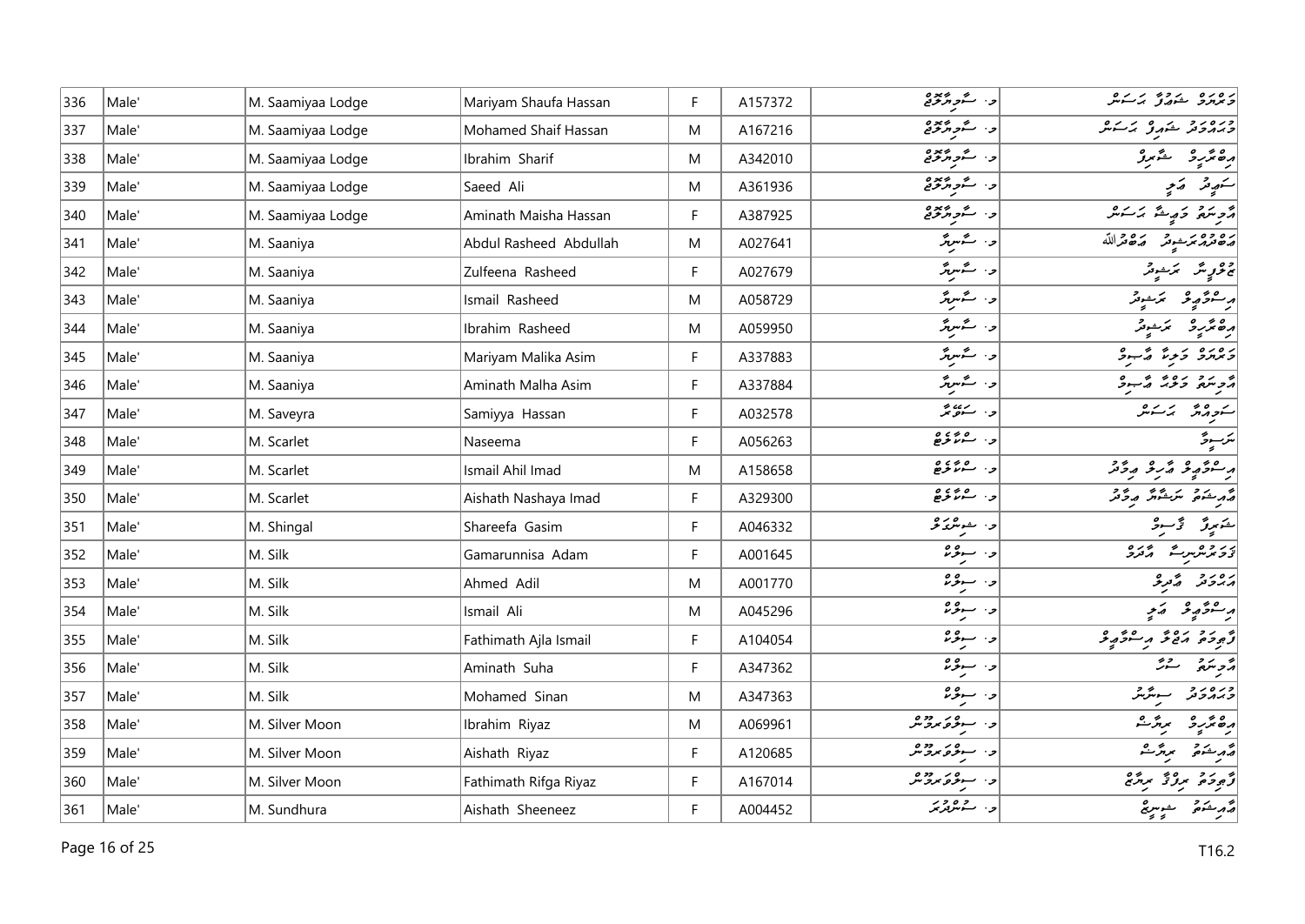| 362 | Male' | M. Sundhura    | Shafana                   | F.          | A004454 | د. سەھەتلەر ئىر           | شە تۇ ئىگر                                     |
|-----|-------|----------------|---------------------------|-------------|---------|---------------------------|------------------------------------------------|
| 363 | Male' | M. Sundhura    | Ahmed Abdulla             | M           | A005492 | ر . گەندىر<br>د . گەنگرىر | برە قراللە<br>ر ەر د                           |
| 364 | Male' | M. Sundhura    | Moonisa Abdulla           | F.          | A005493 | د. گەش بەر                | صقعرالله<br><sup>وە</sup> سرىسەً               |
| 365 | Male' | M. Sundhura    | Fathimath Ilhama          | E           | A007221 | و. سەھەتەرىر              | وجوده مرمر                                     |
| 366 | Male' | M. Sundhura    | Abdullah Hassan           | M           | A007288 | د. سەھەتلەر ئىر           | برہ تراللّٰہ<br>برسەپىر                        |
| 367 | Male' | M. Sundhura    | Zahida Yoosuf             | F           | A038975 | د. رحمه در                | پ <sub>چ سر</sub> پېژن چې د شو د ده<br>پ       |
| 368 | Male' | M. Sundhura    | Buruhan Abdulla           | M           | A063876 | د. روه ور                 | وووعد رووالله                                  |
| 369 | Male' | M. Sundhura    | Kamlaag                   | M           | A063877 | د. رحمه در                | رە بەھ<br>ئىرى ئى                              |
| 370 | Male' | M. Sundhura    | Shifaza Abdulla           | F           | A119684 | د. رحمه در                | ش <i>ەۋ</i> قر كەھ قىراللە                     |
| 371 | Male' | M. Sundhura    | Mohamed Abdulla           | M           | A119699 | د. گەش بەر                | وره رو ده دالله                                |
| 372 | Male' | M. Sundhura    | Mariyam Jaaisha Jauhary   | F.          | A327120 | و. سەھەتەرىر              | وبروك فيهبش فيؤثب                              |
| 373 | Male' | M. Sundhura    | Aishath Saara Mufeed      | F           | A342317 | و. سەھەتەتەتەتەت          | مەر شوەر سەنگە جاي تر                          |
| 374 | Male' | M. Sundhura    | Abdul Rahmaan Bin Abdulla | M           | A392252 | ى سەھەرىر                 | ره وه ره وه و مرود الله                        |
| 375 | Male' | M. Sunny Breez | Ibrahim Reemaz Waheed     | M           | A251284 | و سەسرە يورى              | رە ئەر ئە ئەقتى ئەيد                           |
| 376 | Male' | M. Sunny Breez | Ismail Rafah Waheed       | M           | A251285 | واستسهاد وهمرج            | ر جۇمچى ئۇز ئەيتر                              |
| 377 | Male' | M. Sweet Pea   | Ibrahim Fulhu             | M           | A032634 | ح المستقو <u>م ه</u> و    | ە ئەرەبەدە<br>مەھەر دۇر                        |
| 378 | Male' | M. Sweet Pea   | Mariyam Thiseena          | F.          | A080684 | ح المشموع بر              | ره ده موسیقه                                   |
| 379 | Male' | M. Sweet Pea   | Aishath Mala              | $\mathsf F$ | A082591 | ح المستمو <u>ع ب</u> و    | ړ ده د وگ                                      |
| 380 | Male' | M. Sweet Pea   | Mohamed Fazloon           | M           | A082603 | د. سوءٍ و                 | כנסנכ נסמס<br><i>כג</i> מכנ <sub>י</sub> צאשיי |
| 381 | Male' | M. Sweet Pea   | Ahmed Shamoon             | M           | A082604 | ح المستمو <u>ع ب</u> و    | ره رو در ره دوه<br>م.رو تر شو <i>وه</i> س      |
| 382 | Male' | M. Sweet Pea   | Fathimath Falloona        | F           | A114369 | د . سوء و                 | و ده و دوه                                     |
| 383 | Male' | M. Sweet Pea   | Fathmath Nafha Shaneez    | $\mathsf F$ | A159231 | د. ڪوڇب <sub>و</sub>      | ۇۋۇق سۆڭ خىرىق                                 |
| 384 | Male' | M. Sweet Pea   | Asiyath Shammoona         | F           | A167584 | د. ڪوڇب <sub>و</sub>      | ה גב הפרבה                                     |
| 385 | Male' | M. Sweet Pea   | Aminath Aaniya Khalid     | F           | A344314 | ح المشمو <u>ع ب</u> ي     | أأدينم أأبيلا رادفه                            |
| 386 | Male' | M. Tesco       | Aminath Zeena             | F           | A037039 | $rac{1}{2}$               | ۇ يەسىرە<br>مەس                                |
| 387 | Male' | M. Tesco       | Ismail Athif              | M           | A037040 | $\sqrt{60}$ $6$ $\cdot$   | بر عرضه و مهجوز                                |
|     |       |                |                           |             |         |                           |                                                |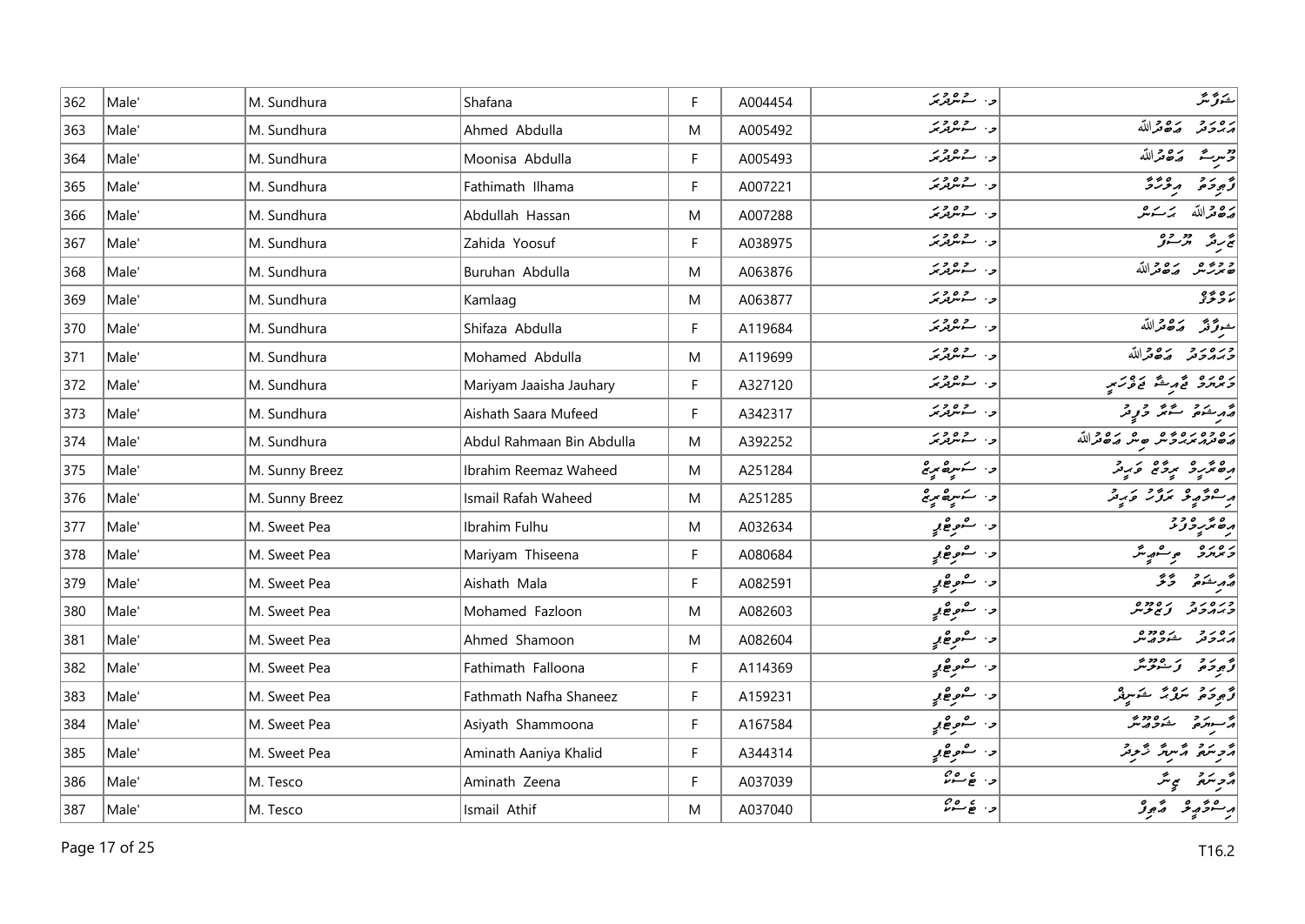| 388 | Male' | M. Tesco          | Maryam Athifa Ahmed         | F           | A037041 | $cos$ $\frac{1}{2}$                                                   | נ 2000 בי 2005.<br>בינו <i>נ</i> ב הפל המכנת                                                         |
|-----|-------|-------------------|-----------------------------|-------------|---------|-----------------------------------------------------------------------|------------------------------------------------------------------------------------------------------|
| 389 | Male' | M. Tesco          | Aishath Remeela             | F           | A050762 | و و ځاین                                                              | ڪ مرڪبو<br>تردپر                                                                                     |
| 390 | Male' | M. Tesco          | Mohamed Asim                | M           | A051007 | و به ځاین                                                             | ور ه ر د<br>تر پرتر تر<br>برسبور                                                                     |
| 391 | Male' | M. Tesco          | Aishath Shiusha Asim        | F           | A103383 | د غ مړي                                                               | أقرار مشوم أحسر مشرور وأسبور                                                                         |
| 392 | Male' | M. Tesco          | Ahmed Asim                  | M           | A126661 | $\stackrel{\mathcal{O} \circ}{\mathcal{L} \rightarrow \mathcal{E}}$ . | גם גב הריייב                                                                                         |
| 393 | Male' | M. Thilaakolhu    | Aminath Fazna               | F           | A034811 | د· موٹر تاتر<br>م                                                     | لجمر سنرد<br>تو چ مگر                                                                                |
| 394 | Male' | M. Thilaakolhu    | Fathimath Shehenaz          | F           | A047664 | و . موتور<br>و . موتور                                                | ے <sub>م</sub> ر شریح<br>و مر د<br>تر مور م                                                          |
| 395 | Male' | M. Thilaakolhu    | Mariyam Sudhuma             | F.          | A047821 | و . موکور<br>و . موکور                                                | ر ه ر ه<br><del>ر</del> بربرگر<br>سەتەرىخ                                                            |
| 396 | Male' | M. Thilaakolhu    | Abdul Gafoor Mohamed Fulhu  | M           | A047822 | او . هو ديود<br>پ                                                     |                                                                                                      |
| 397 | Male' | M. Thilaakolhu    | Ali Amir                    | M           | A052134 | و . موتورد                                                            | أوسمج وتحريمه                                                                                        |
| 398 | Male' | M. Thilaakolhu    | Hussain Visam               | M           | A073275 | و٠ موتژندو                                                            | برسكريش وبسكرمي                                                                                      |
| 399 | Male' | M. Thilaakolhu    | Ibrahim Neesham             | M           | A073278 | ار. <sub>موقر</sub> درد.<br>—                                         | رەڭرۇ سىشگ                                                                                           |
| 400 | Male' | M. Thilaakolhu    | Fathimath Manhal Ali        | F.          | A144463 | د . موتورد د                                                          | و بالمحمد و المحمد المحمد المحمد المحمد المحمد المحمد المحمد المحمد المحمد المحمد المحمد الله الله ا |
| 401 | Male' | M. Thilaakolhu    | Mariyam Ajfan               | $\mathsf F$ | A166925 | و· م <sub>و</sub> مح <sup>رد و</sup>                                  | رەرە روپە                                                                                            |
| 402 | Male' | M. Thilaakolhu    | Aishath Lafwa Ahmed         | F.          | A340027 | ار. م <sub>و</sub> مژند د                                             | ه در دره و دره<br>مرشومی خود کاربروتر                                                                |
| 403 | Male' | M. Thilaakolhu    | Aminath Manal Ali           | F           | A357884 | او، <sub>حو</sub> ژندو<br>پ                                           | أأديتم وتكرفه أأو                                                                                    |
| 404 | Male' | M. Thilafihige    | Aishath Hussain             | F           | A025625 | و· موځ توريځ                                                          | مەر ئىق بىر ئىسكىرىش                                                                                 |
| 405 | Male' | M. Vandhunmaafaru | Mohamed Musthafa            | M           | A001643 | ر ه و ه و د د و<br>و ۰ و سربرسر <del>د</del> و بر                     | وره رو وه رو<br>وردرونر و ب                                                                          |
| 406 | Male' | M. Vandhunmaafaru | Mujuthaba Ali               | M           | A061357 | ر ره وه ورو<br>د ۱ کوشرېر <i>ور</i> و                                 |                                                                                                      |
| 407 | Male' | M. Velifaru       | Fathimath Shirmeena Mohamed | F.          | A042679 | د· <sub>فكم</sub> وتونتر                                              | تؤجر وأو المستوجة والملاحظ                                                                           |
| 408 | Male' | M. Velifaru       | Mariyam Jumau Ahmed         | F           | A330698 | والمحووكر                                                             | נסנס כשב נסנב<br>כמחב <u>ש</u> כף, הגבת                                                              |
| 409 | Male' | M. Vinakara       | Hassan Yoosuf               | M           | A041155 | وسأويتمائك                                                            | برڪش وزيندو                                                                                          |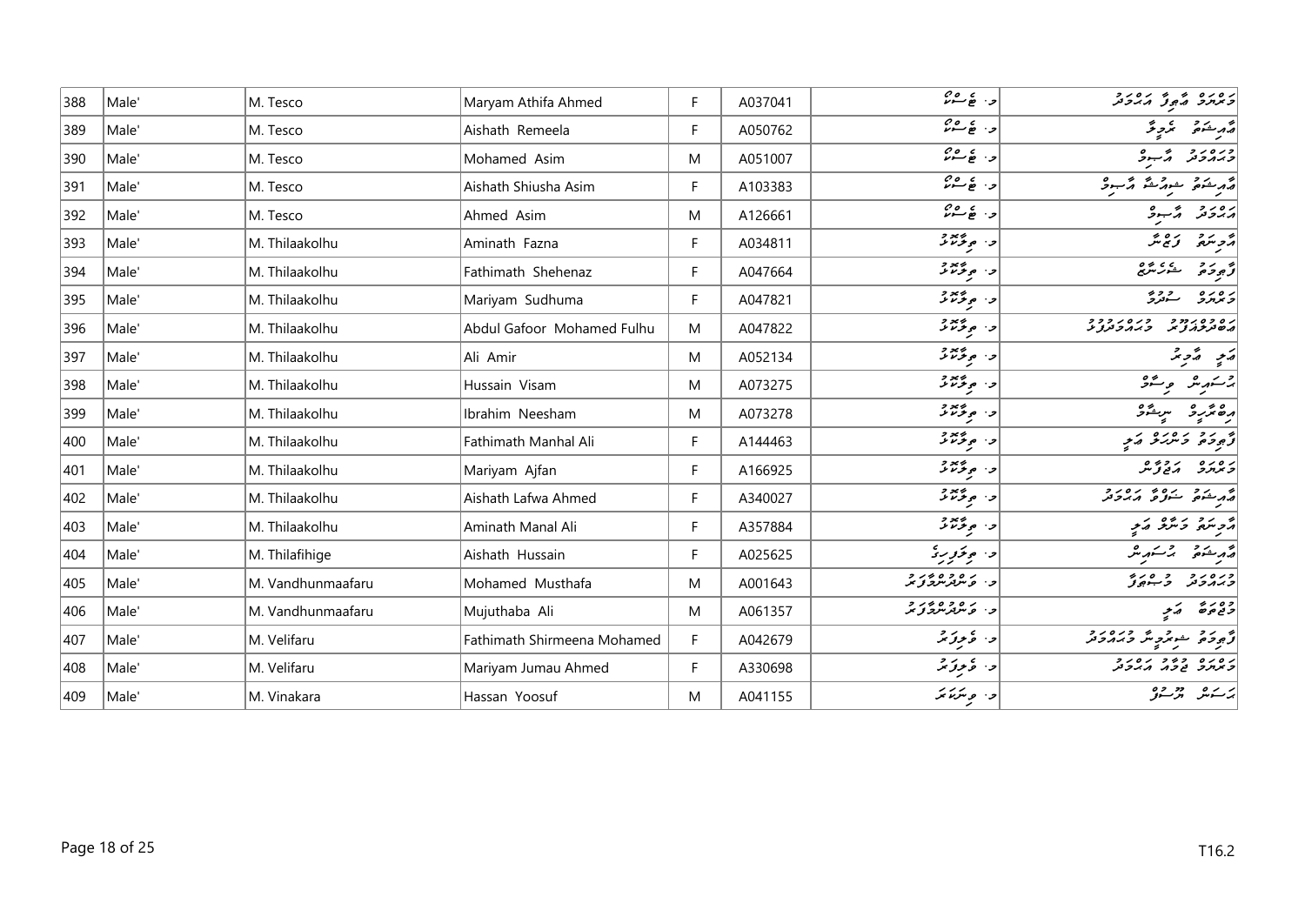## *w7qAn8m? sCw7mRo>u; wEw7mRw;sBo<*

| ' مرمر | 'يئرىثر: |
|--------|----------|
|        |          |
|        |          |
|        |          |

## *w7q9r@w7m> sCw7qHtFoFw7s; mAm=q7 w7qHtFoFw7s;*

| ىر تە | $\mathcal{O} \times$<br>$\sim$ | $\sim$<br>. . | لترنثر |
|-------|--------------------------------|---------------|--------|
|       |                                |               |        |
|       |                                |               |        |
|       |                                |               |        |

| $\frac{2}{n}$ | $\overline{\phantom{a}}$ | اير هنه. | $\mathcal{O} \times$<br>سرسر |
|---------------|--------------------------|----------|------------------------------|
|               |                          |          |                              |
|               |                          |          |                              |
|               |                          |          |                              |

| ' ئىرتىر: | سر سر |  |
|-----------|-------|--|
|           |       |  |
|           |       |  |
|           |       |  |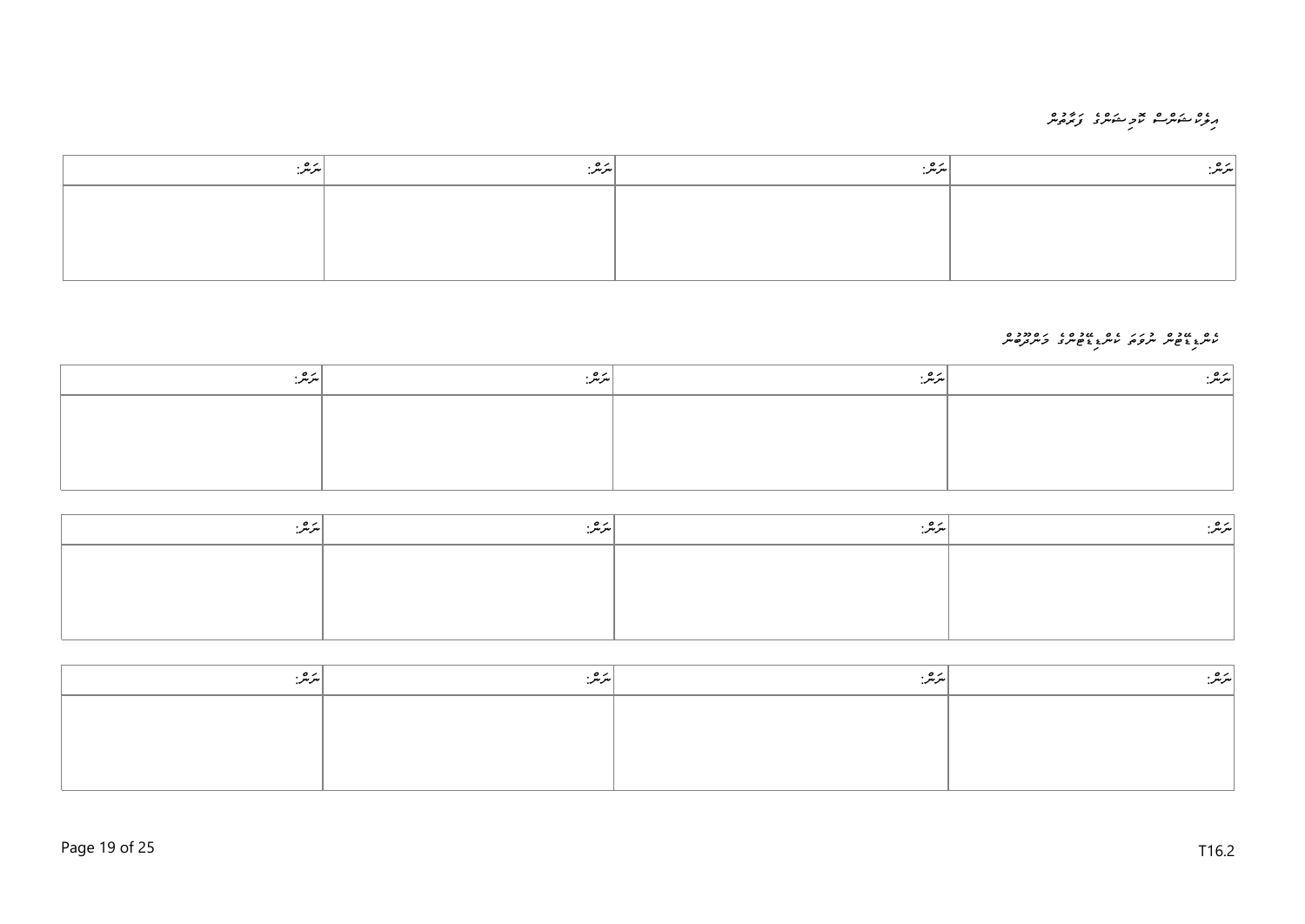| يزهر | $^{\circ}$ | ىئرىتر: |  |
|------|------------|---------|--|
|      |            |         |  |
|      |            |         |  |
|      |            |         |  |

| متريثر به | 。<br>'سرسر'۔ | يتزيترا | سرسر |
|-----------|--------------|---------|------|
|           |              |         |      |
|           |              |         |      |
|           |              |         |      |

| ىئرىتر. | $\sim$ | ا بر هه. | لىرىش |
|---------|--------|----------|-------|
|         |        |          |       |
|         |        |          |       |
|         |        |          |       |

| 。<br>مرس. | $\overline{\phantom{a}}$<br>مر سر | يتريثر |
|-----------|-----------------------------------|--------|
|           |                                   |        |
|           |                                   |        |
|           |                                   |        |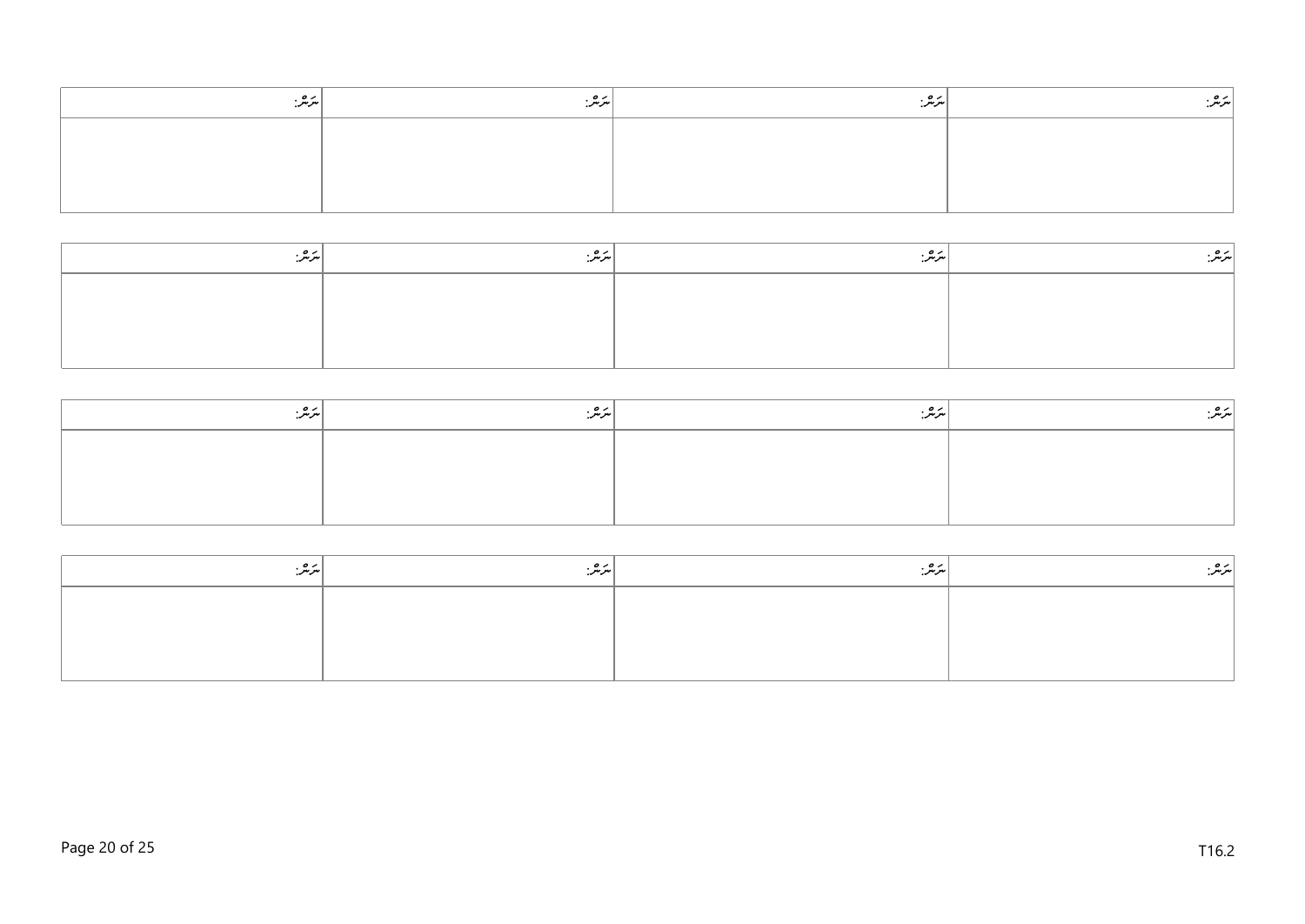| ير هو . | $\overline{\phantom{a}}$ | يرمر | اير هنه. |
|---------|--------------------------|------|----------|
|         |                          |      |          |
|         |                          |      |          |
|         |                          |      |          |

| ىبرىر. | $\sim$<br>ا سرسر . | يئرمثر | o . |
|--------|--------------------|--------|-----|
|        |                    |        |     |
|        |                    |        |     |
|        |                    |        |     |

| الترنثر: | ' مرتكز: | الترنثر: | .,<br>سرسر. |
|----------|----------|----------|-------------|
|          |          |          |             |
|          |          |          |             |
|          |          |          |             |

|  | . ه |
|--|-----|
|  |     |
|  |     |
|  |     |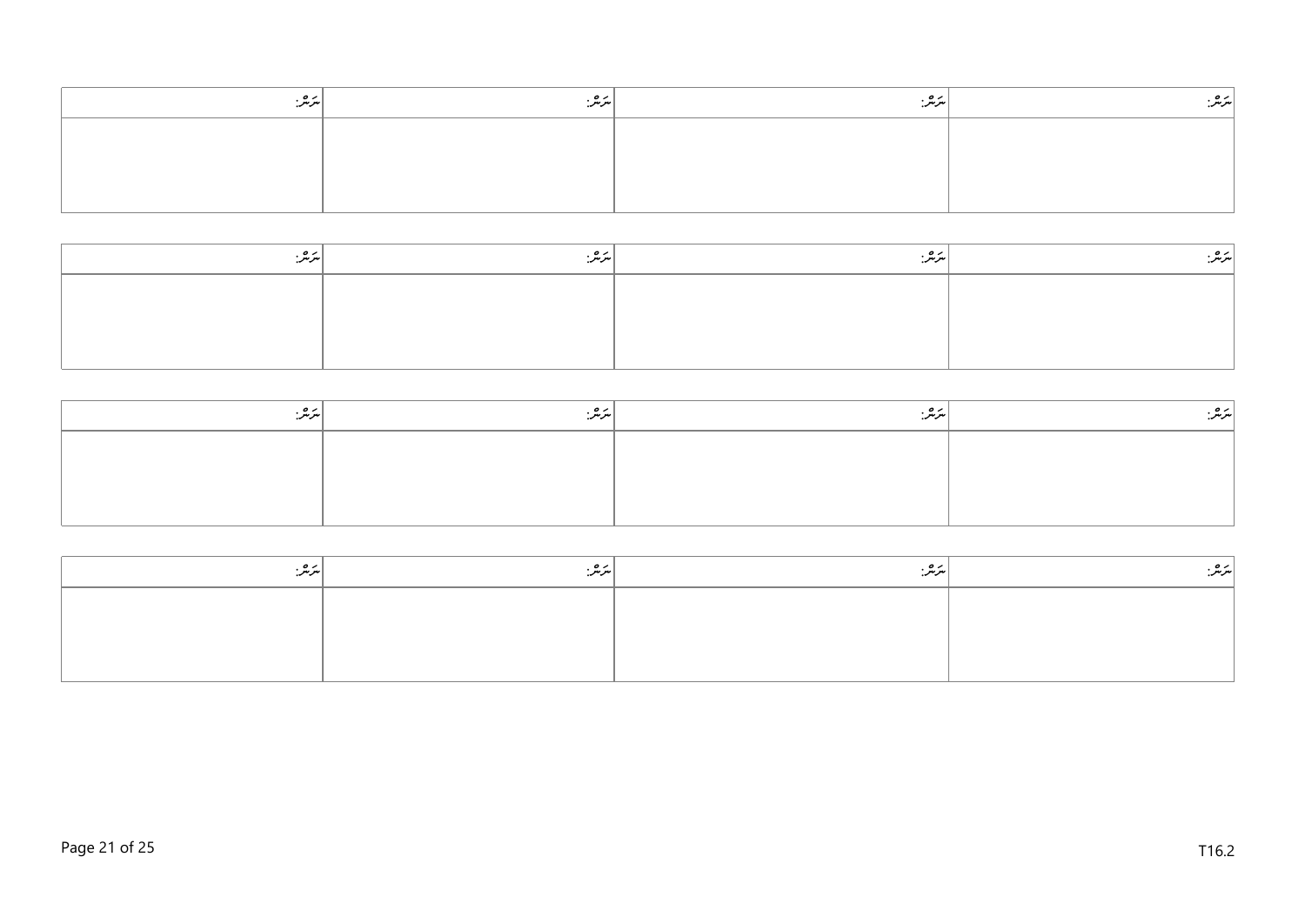| ير هو . | $\overline{\phantom{a}}$ | يرمر | اير هنه. |
|---------|--------------------------|------|----------|
|         |                          |      |          |
|         |                          |      |          |
|         |                          |      |          |

| ىر تىر: | $\circ$ $\sim$<br>" سرسر . | يبرحه | o . |
|---------|----------------------------|-------|-----|
|         |                            |       |     |
|         |                            |       |     |
|         |                            |       |     |

| الترنثر: | ' مرتكز: | الترنثر: | .,<br>سرسر. |
|----------|----------|----------|-------------|
|          |          |          |             |
|          |          |          |             |
|          |          |          |             |

|  | . ه |
|--|-----|
|  |     |
|  |     |
|  |     |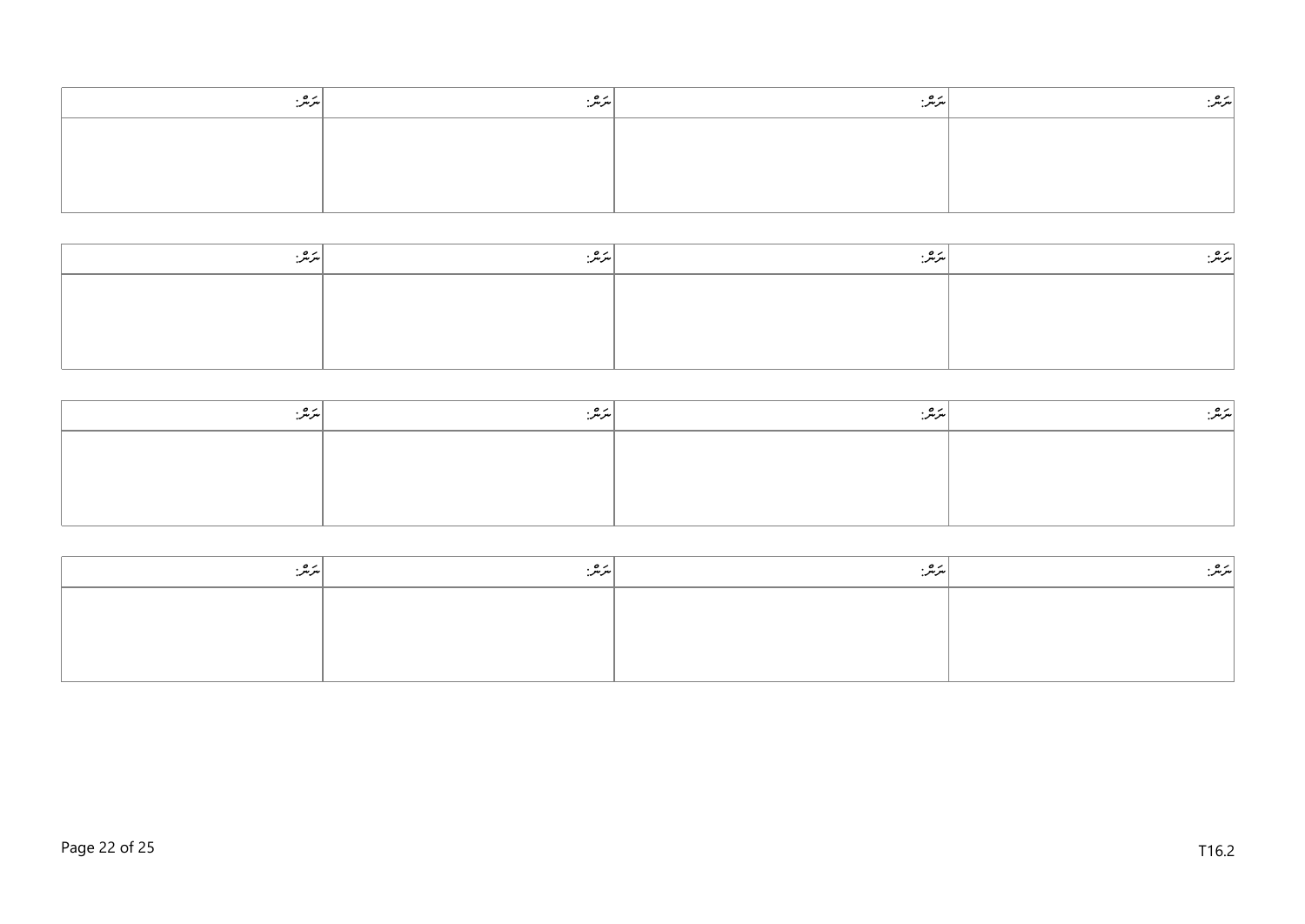| $\cdot$ | 。 | $\frac{\circ}{\cdot}$ | $\sim$<br>سرسر |
|---------|---|-----------------------|----------------|
|         |   |                       |                |
|         |   |                       |                |
|         |   |                       |                |

| يريثن | ' سرسر . |  |
|-------|----------|--|
|       |          |  |
|       |          |  |
|       |          |  |

| بر ه | . ه | $\sim$<br>سرسر |  |
|------|-----|----------------|--|
|      |     |                |  |
|      |     |                |  |
|      |     |                |  |

| 。<br>. س | ىرىىر |  |
|----------|-------|--|
|          |       |  |
|          |       |  |
|          |       |  |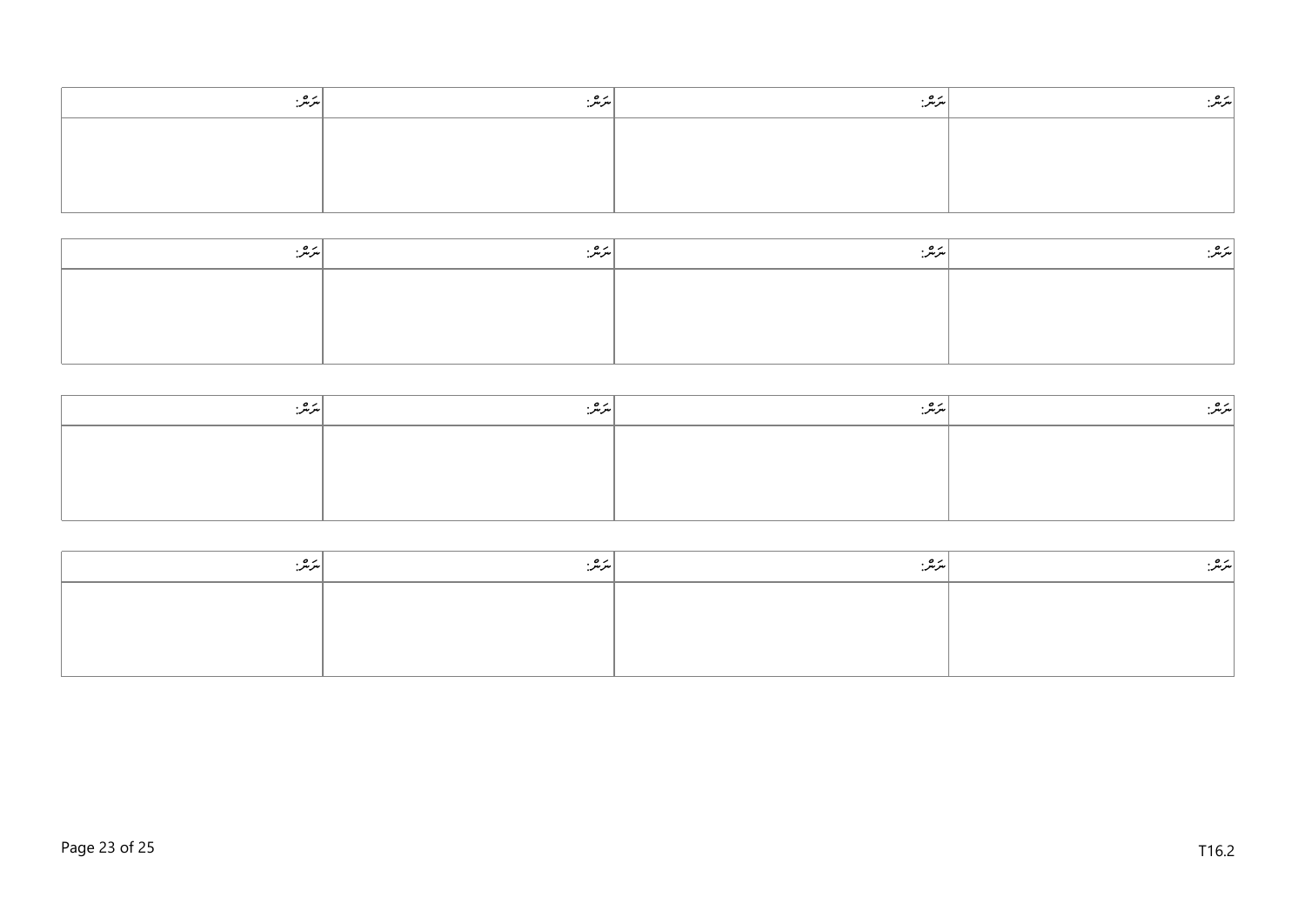| ير هو . | $\overline{\phantom{a}}$ | يرمر | اير هنه. |
|---------|--------------------------|------|----------|
|         |                          |      |          |
|         |                          |      |          |
|         |                          |      |          |

| ىبرىر. | $\sim$<br>ا سرسر . | يئرمثر | o . |
|--------|--------------------|--------|-----|
|        |                    |        |     |
|        |                    |        |     |
|        |                    |        |     |

| انترنثر: | ر ه |  |
|----------|-----|--|
|          |     |  |
|          |     |  |
|          |     |  |

|  | . ه |
|--|-----|
|  |     |
|  |     |
|  |     |